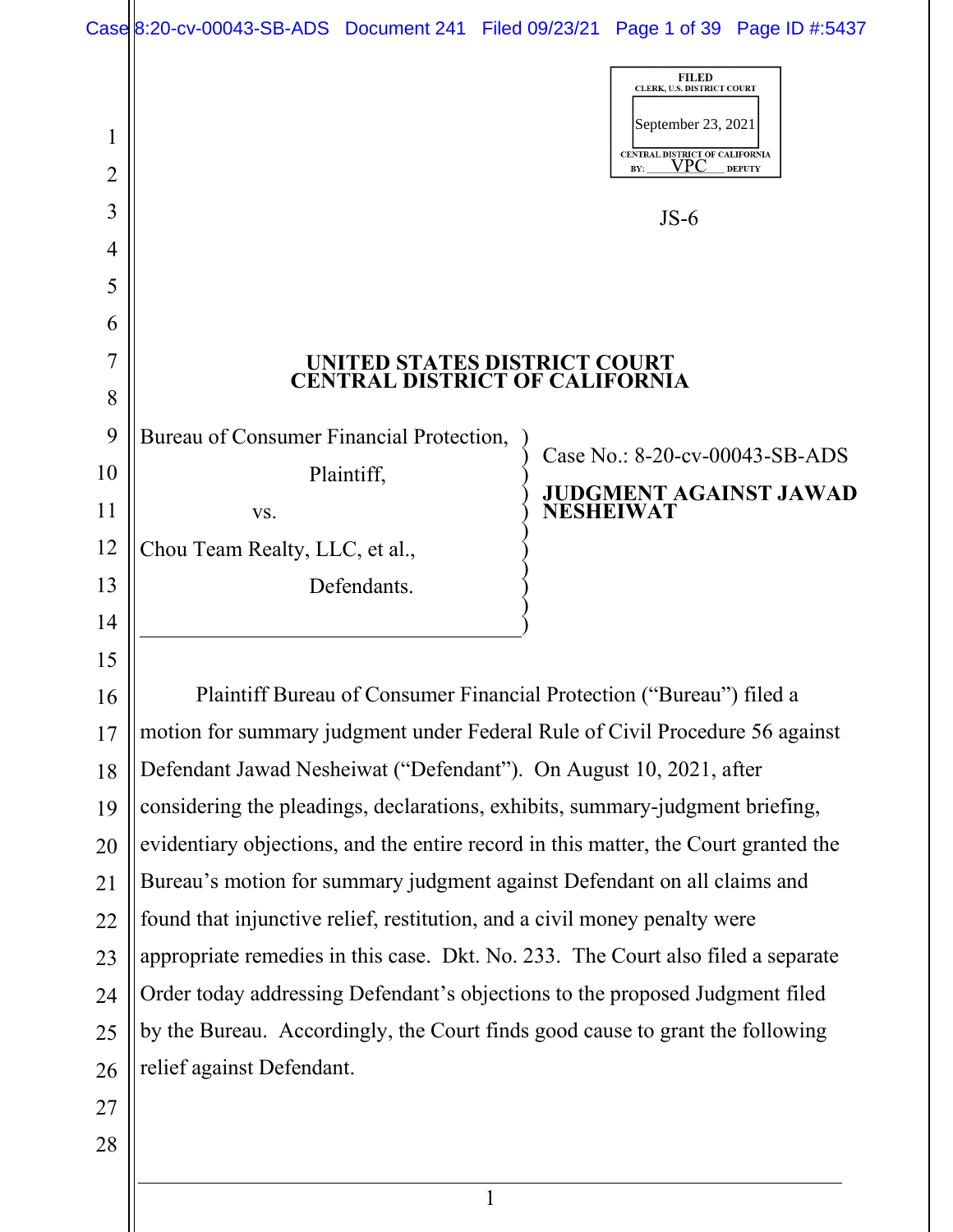# **IT IS HEREBY ORDERED, ADJUDGED, AND DECREED** as follows: **FINDINGS**

1. This is an action instituted by the Bureau under the Fair Credit Reporting Act ("FCRA"), 15 U.S.C. § 1681; the Telemarketing Sales Rule ("TSR"), 16 C.F.R. Part 310, the implementing regulation of the Telemarketing and Consumer Fraud and Abuse Prevention Act, 15 U.S.C. §§ 6102(c)(2), 6105(d); and the Consumer Financial Protection Act of 2010 ("CFPA"), 12 U.S.C. §§ 5531(a), 5536(a)(1)(A). The Second Amended Complaint seeks permanent injunctive relief, rescission or reformation of contracts, disgorgement, damages, redress, and civil money penalties. The Bureau has the authority to seek this relief. 12 U.S.C. § 5565.

2. This Court has subject-matter jurisdiction over this action because it was brought under federal consumer-financial law, 12 U.S.C. § 5565(a)(1), presents a federal question, 28 U.S.C. § 1331, and the plaintiff is an agency of the United States, 28 U.S.C. § 1345.

3. Sections 1054 and 1055 of the CFPA, 12 U.S.C. §§ 5564, 5565, empower this Court to order injunctive and other equitable and legal relief against Defendant for violations of FCRA, the TSR, and the CFPA, and to award restitution, damages, refund of moneys, disgorgement of ill-gotten gains resulting from Defendant's unlawful practices, and civil money penalties for violations of the Federal consumer-financial laws.

4. Uncontroverted facts show that, since February 2015, the Student Loan Debt Relief Companies charged Affected Consumers approximately \$19,699,870 in fees paid by Affected Consumers (not including fees that were refunded to consumers).

28 5. Because of his violations of the TSR and CFPA, Defendant is jointly and severally liable for the full amount of fees paid by Affected consumers to the Student Loan Debt Relief Companies. Pursuant to the Court's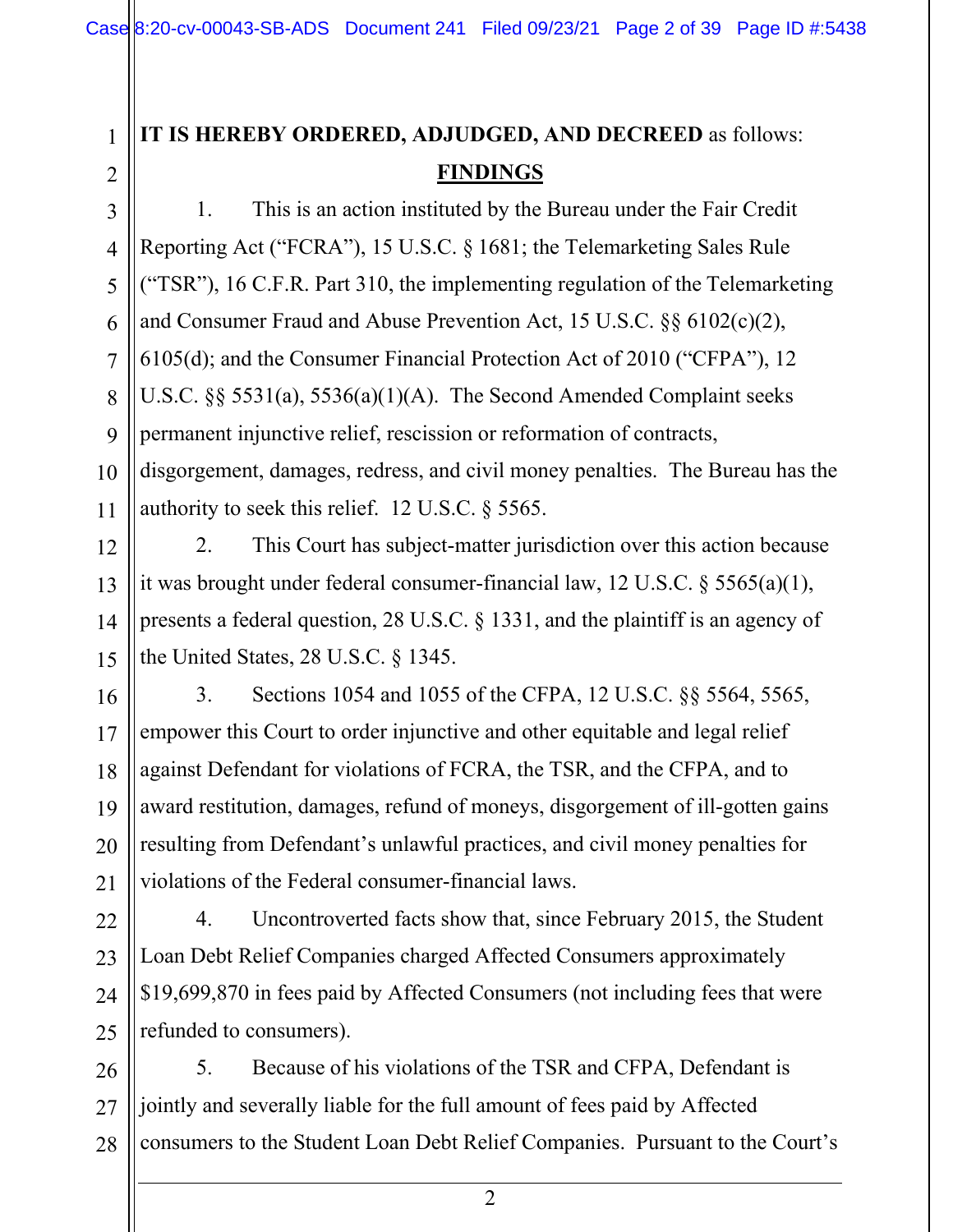3 1 2 3 4 5 6 7 8 9 10 11 12 13 14 15 16 17 18 19 20 21 22 23 24 25 26 27 28 authority to award legal restitution, the Bureau is entitled to a judgment for monetary relief of \$19,699,870 against Defendant as redress for the fees paid by Affected Consumers. This restitution is owed jointly and severally with the Student Loan Debt Relief Companies in the amounts imposed in the default judgment entered against each of them at Dkt. No. 177. 6. Defendant has recklessly violated FCRA, the TSR, and the CFPA, warranting a second tier civil money penalty of \$20,000,000. 12 U.S.C.  $§$  5565(c)(2)(B). 7. This action and the relief awarded herein are in addition to, and not in lieu of, other remedies as may be provided by law, including both civil and criminal remedies. 8. Entry of this Judgment is in the public interest. **DEFINITIONS** 9. The following definitions apply to this Order: a. "Affected Consumers" includes all consumers who, since February 1, 2015, were charged fees by any of the Student Loan Debt Relief Companies. b. "Assisting Others" includes but is not limited to: i. formulating or providing, or arranging for the formulation or provision of, any advertising or marketing material, including but not limited to any telephone-sales script, direct-mail solicitation, or the text of any Internet website, email, or other electronic communication; ii. providing names of, or contributing to the generation of, potential customers;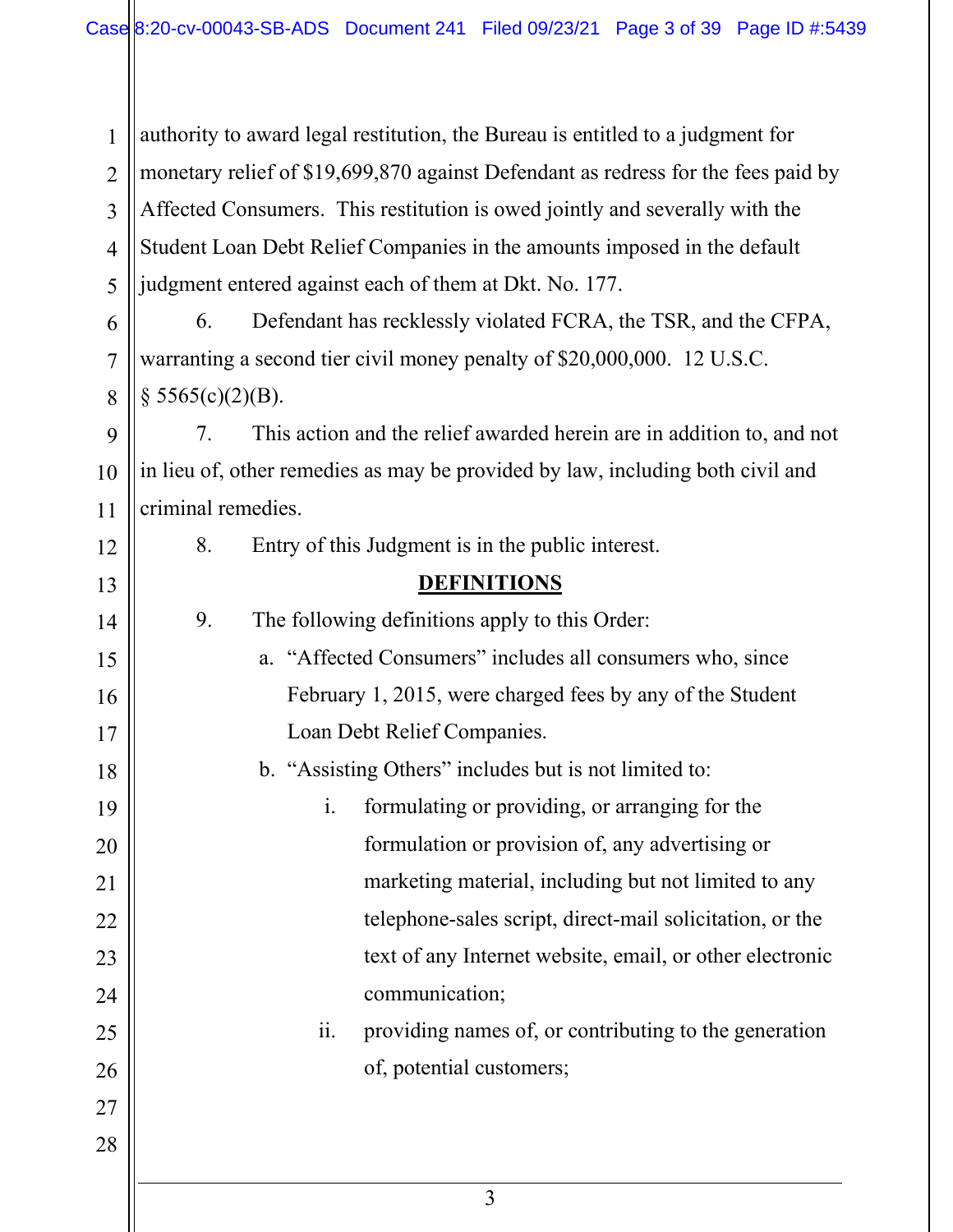| $\mathbf 1$    | <i>iii.</i><br>participating in or providing services related to the |  |  |  |
|----------------|----------------------------------------------------------------------|--|--|--|
| $\overline{2}$ | offering, sale, or servicing of a product, or the                    |  |  |  |
| 3              | collection of payments for a product;                                |  |  |  |
| 4              | acting or serving as an owner, officer, director,<br>iv.             |  |  |  |
| 5              | manager, principal, partner, limited partner, member,                |  |  |  |
| 6              | employee, independent contractor, or agent of any                    |  |  |  |
| 7              | entity; and                                                          |  |  |  |
| 8              | investing or loaning money.<br>V.                                    |  |  |  |
| 9              | c. "Bureau" means the Bureau of Consumer Financial Protection.       |  |  |  |
| 10             | d. "Consumer Financial Product or Service" is synonymous in          |  |  |  |
| 11             | meaning and equal in scope to the definition of the term in the      |  |  |  |
| 12             | CFPA, 12 U.S.C. $\S$ 5481(5), and, subject to applicable             |  |  |  |
| 13             | restrictions contained in the CFPA, includes but is not limited      |  |  |  |
| 14             | to:                                                                  |  |  |  |
| 15             | i.<br>extending credit and servicing loans, including                |  |  |  |
| 16             | acquiring, purchasing, selling, brokering, or other                  |  |  |  |
| 17             | extensions of credit (other than solely extending                    |  |  |  |
| 18             | commercial credit to a person who originates                         |  |  |  |
| 19             | consumer credit transactions);                                       |  |  |  |
| 20             | ii.<br>providing financial advisory services to consumers on         |  |  |  |
| 21             | individual consumer financial matters or relating to                 |  |  |  |
| 22             | proprietary financial products or services, including                |  |  |  |
| 23             | providing credit counseling to any consumer or                       |  |  |  |
| 24             | providing services to assist a consumer with debt                    |  |  |  |
| 25             | management or debt settlement, modifying the terms                   |  |  |  |
| 26             | of any extension of credit, or avoiding foreclosure;                 |  |  |  |
| 27             | and                                                                  |  |  |  |
| 28             |                                                                      |  |  |  |
|                |                                                                      |  |  |  |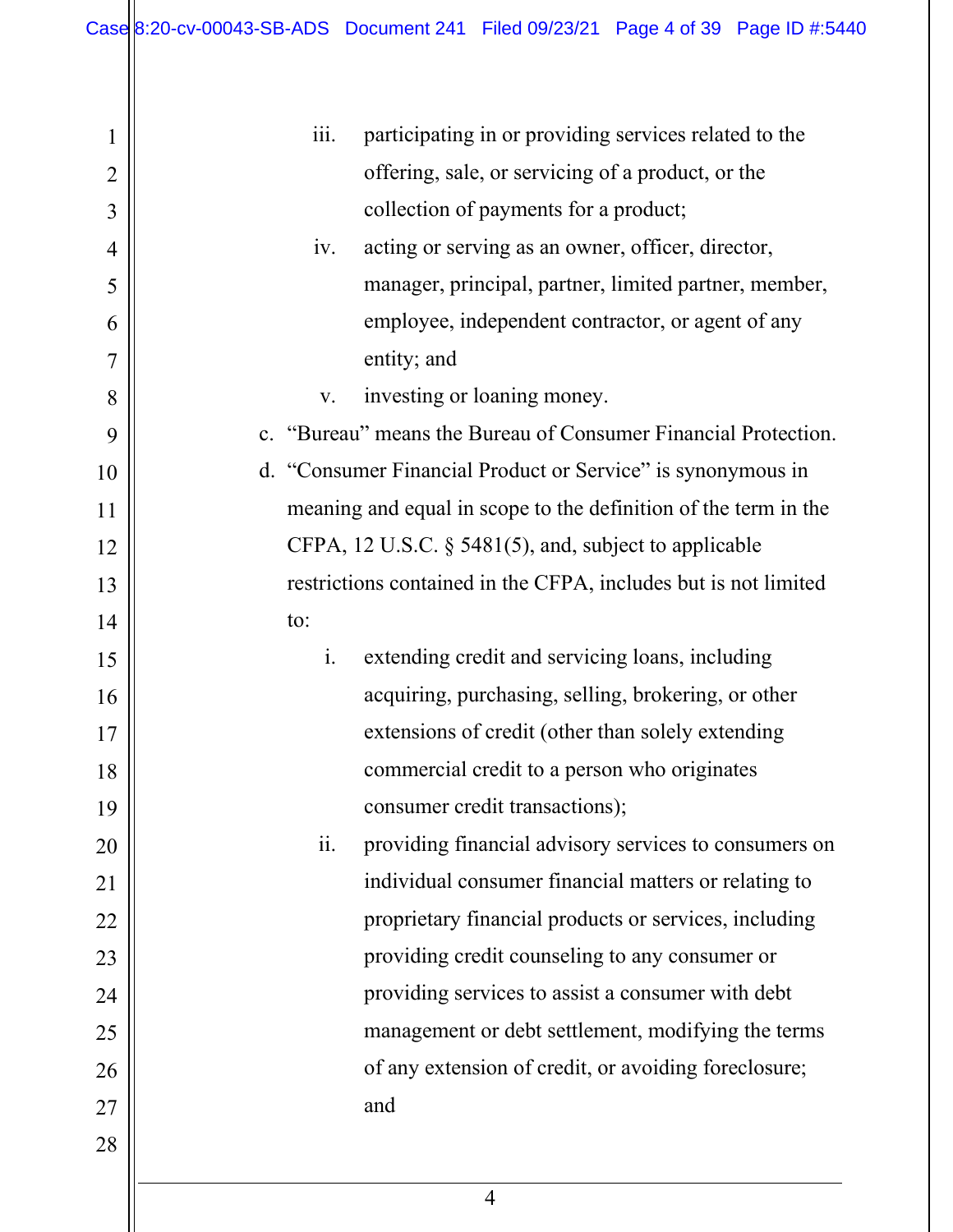| 1              |                | $\overline{111}$ . | engaging in deposit-taking activities, transmitting or            |
|----------------|----------------|--------------------|-------------------------------------------------------------------|
| $\overline{2}$ |                |                    | exchanging funds, or otherwise acting as a custodian              |
| 3              |                |                    | of funds or any financial instrument for use by or on             |
| $\overline{4}$ |                |                    | behalf of a consumer.                                             |
| 5              |                |                    | e. "Consumer Report" means a "consumer report," as that term is   |
| 6              |                |                    | defined in § 603(d) of FCRA, 15 U.S.C. § 1681a(d).                |
| $\overline{7}$ | f.             |                    | "Consumer Reporting Agency" means a "consumer reporting           |
| 8              |                |                    | agency," as that term is defined in $\S$ 603(f) of FCRA, 15       |
| 9              |                |                    | U.S.C. $§$ 1681a(f).                                              |
| 10             |                |                    | g. "Debt-Relief Service" means any product, service, plan, or     |
| 11             |                |                    | program represented, directly or by implication, to renegotiate,  |
| 12             |                |                    | settle, or in any way alter the terms of payment or other terms   |
| 13             |                |                    | of the debt, including but not limited to a student-loan debt,    |
| 14             |                |                    | mortgage-loan debt, credit-card debt, or tax debt or obligation,  |
| 15             |                |                    | between a person and one or more creditors or debt collectors,    |
| 16             |                |                    | including but not limited to a reduction in the balance, interest |
| 17             |                |                    | rate, or fees owed by a person to a creditor or debt collector.   |
| 18             |                |                    | h. "Defendant" means Jawad Nesheiwat, and any other names by      |
| 19             |                |                    | which he may be known.                                            |
| 20             | $\mathbf{i}$ . |                    | "Dwelling" means a residential structure containing four or       |
| 21             |                |                    | fewer units, whether or not that structure is attached to real    |
| 22             |                |                    | property, that is primarily for personal, family, or household    |
| 23             |                |                    | purposes. The term includes any of the following if used as a     |
| 24             |                |                    | residence: an individual condominium unit, cooperative unit,      |
| 25             |                |                    | mobile home, manufactured home, or trailer.                       |
| 26             | j <sub>1</sub> |                    | "Effective Date" means the date on which the Order is entered     |
| 27             |                | on the docket.     |                                                                   |
| 28             |                |                    |                                                                   |
|                |                |                    |                                                                   |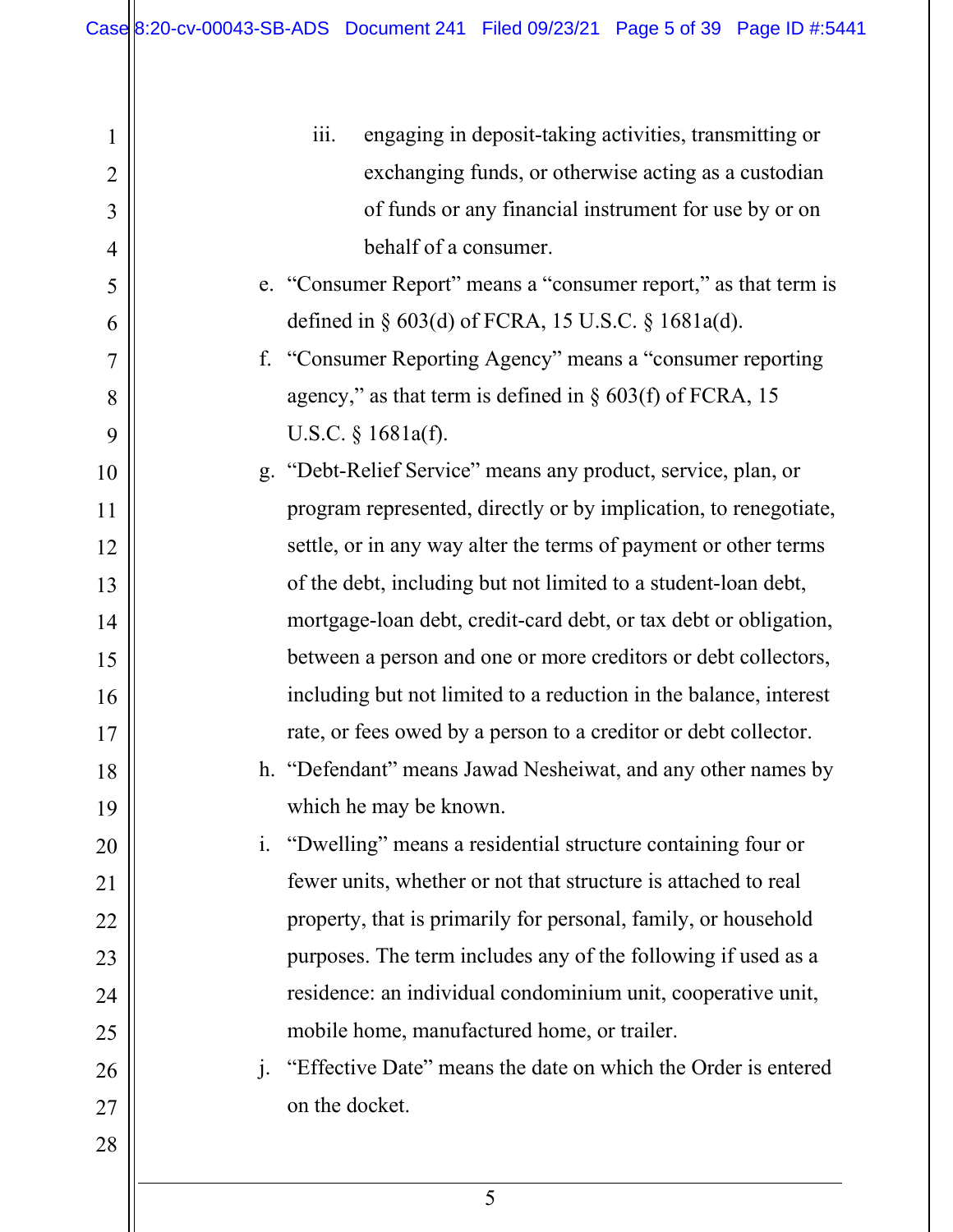| 1              | k. "Enforcement Director" means the Assistant Director of the   |
|----------------|-----------------------------------------------------------------|
| $\overline{2}$ | Office of Enforcement for the Bureau of Consumer Financial      |
| 3              | Protection, or his or her delegate.                             |
| 4              | "Mortgage Loan" means any loan secured by a dwelling, and<br>1. |
| 5              | any associated deed of trust or mortgage.                       |
| 6              | m. "Prescreened Consumer Reports" means Consumer Reports        |
| $\overline{7}$ | relating to consumers furnished by a Consumer Reporting         |
| 8              | Agency in connection with credit or insurance transactions that |
| 9              | are not initiated by the consumers, pursuant to 15 U.S.C.       |
| 10             | § 1681b(c).                                                     |
| 11             | n. "Related Consumer Action" means a private action by or on    |
| 12             | behalf of one or more consumers or an enforcement action by     |
| 13             | another governmental agency brought against Defendant based     |
| 14             | on substantially the same facts as described in the Second      |
| 15             | Amended Complaint.                                              |
| 16             | o. "Student Loan Debt Relief Companies" means Docu Prep         |
| 17             | Center, Inc., d/b/a DocuPrep Center, d/b/a Certified Document   |
| 18             | Center; Document Preparation Services, LP, d/b/a DocuPrep       |
| 19             | Center, d/b/a Certified Document Center; Certified Doc Prep,    |
| 20             | Inc.; Certified Doc Prep Services, LP; Assure Direct Services,  |
| 21             | Inc.; Assure Direct Services, LP; Direct Document Solutions,    |
| 22             | Inc.; Direct Document Solutions, LP; Secure Preparation         |
| 23             | Services, Inc.; Secure Preparation Services, LP, and their      |
| 24             | successors and assigns, individually, collectively, or in any   |
| 25             | combination.                                                    |
| 26             | p. "Telemarketing" means a plan, program, or campaign that is   |
| 27             | conducted to induce the purchase of goods or services or a      |
| 28             |                                                                 |
|                |                                                                 |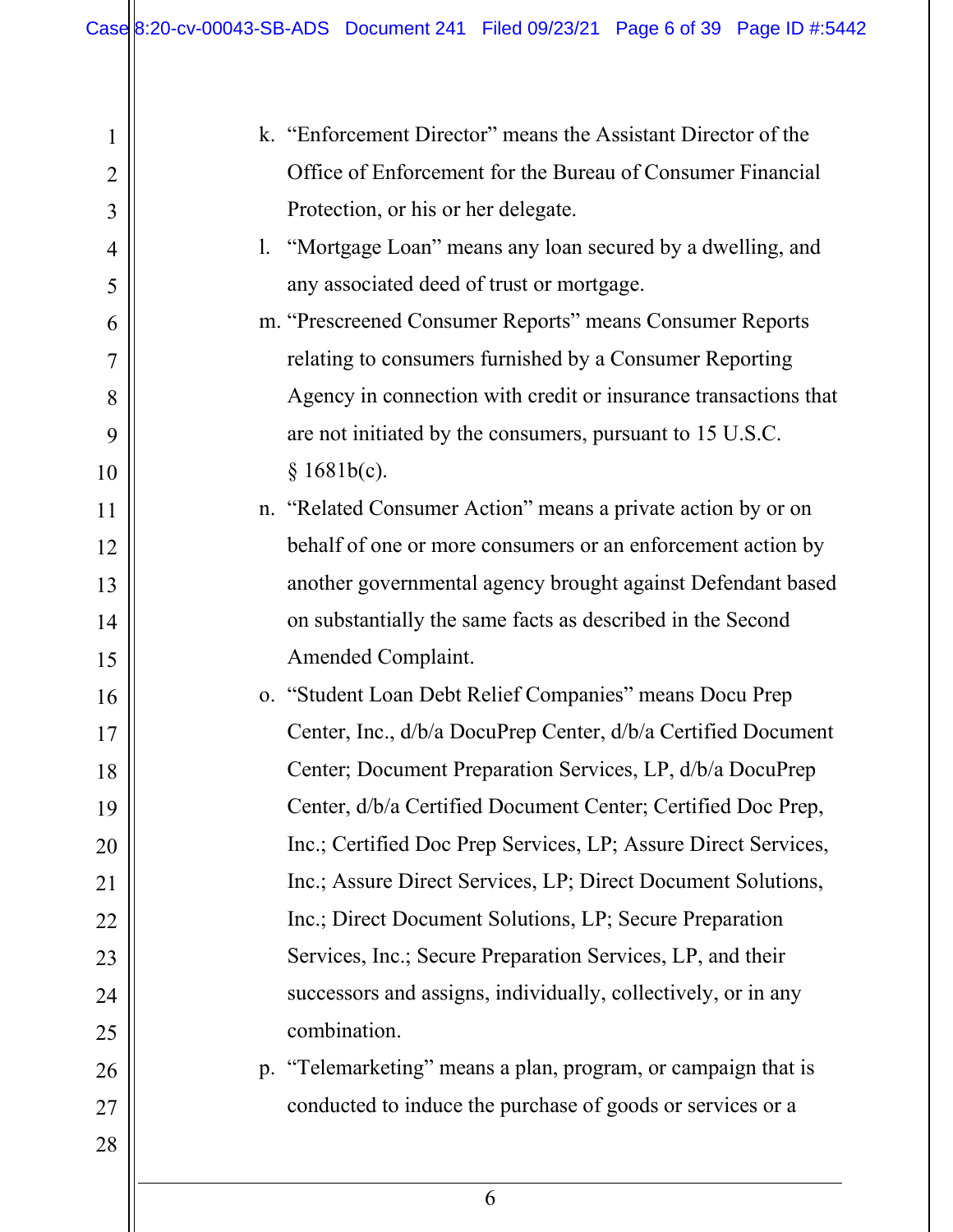Ш

| 1              | charitable contribution, by use of one or more telephones and           |
|----------------|-------------------------------------------------------------------------|
| $\overline{2}$ | which involves more than one interstate phone call.                     |
| 3              | <b>ORDER</b>                                                            |
| 4              | I.                                                                      |
| 5              | <b>Permanent Ban on Offering or Providing Debt-Relief Services</b>      |
| 6              | <b>IT IS ORDERED that:</b>                                              |
| 7              | 10.<br>Defendant, whether acting directly or indirectly, is permanently |
| 8              | restrained from:                                                        |
| 9              | a. participating in, advertising, marketing, promoting, offering for    |
| 10             | sale, selling, or providing any Debt-Relief Service; and                |
| 11             | b. Assisting Others in, or receiving any remuneration or other          |
| 12             | consideration from, the provision, advertising, marketing,              |
| 13             | promoting, offering for sale, sale, or production of any Debt-Relief    |
| 14             | Service.                                                                |
| 15             | Nothing in this Order shall be read as an exception to this paragraph.  |
| 16             | Π.                                                                      |
| 17             | <b>Permanent Ban on Offering or Providing Mortgage Loans</b>            |
| 18             | IT IS FURTHER ORDERED that:                                             |
| 19             | Defendant, whether acting directly or indirectly, is permanently<br>11. |
| 20             | restrained and enjoined from:                                           |
| 21             | a. participating in, advertising, marketing, promoting, offering for    |
| 22             | sale, selling, or providing any Mortgage Loan; and                      |
| 23             | b. Assisting Others in, or receiving any remuneration or other          |
| 24             | consideration from, the provision, advertising, marketing,              |
| 25             | promoting, offering for sale, sale, or production of any Mortgage       |
| 26             | Loan.                                                                   |
| 27             | Nothing in this Order shall be read as an exception to this paragraph.  |
| 28             |                                                                         |
|                |                                                                         |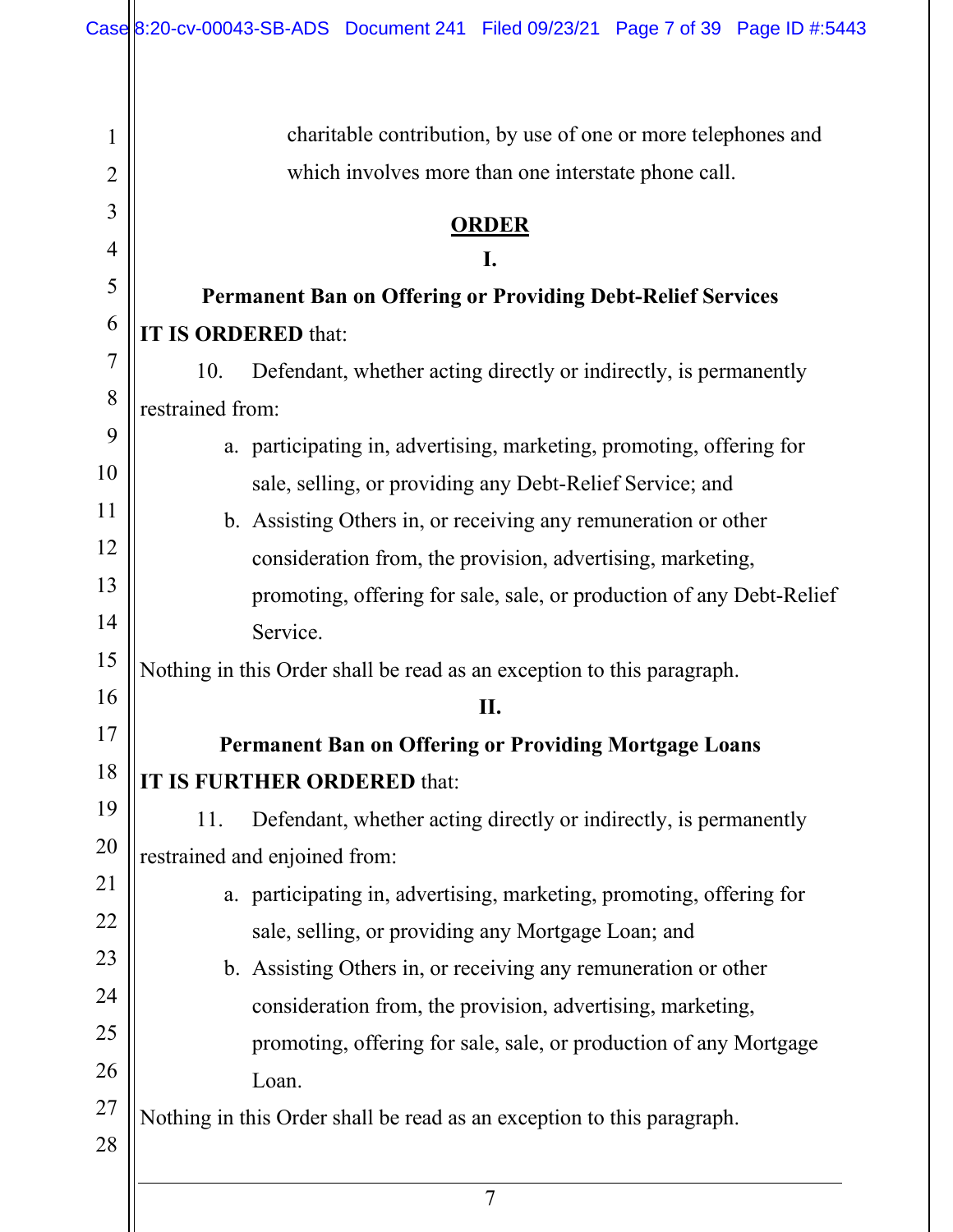1 2 3 4 5 6 7 8 9 10 11 12 13 14 15 16 17 18 19 20 21 22 23 24 25 26 27 28 **III. Permanent Ban on Telemarketing Consumer Financial Products or Services IT IS FURTHER ORDERED** that: 12. Defendant, whether acting directly or indirectly, is permanently restrained and enjoined from participating in Telemarketing or Assisting Others engaged in Telemarketing any Consumer Financial Product or Service. Nothing in this Order shall be read as an exception to this paragraph. **IV. Permanent Ban on Using or Obtaining Prescreened Consumer Reports IT IS FURTHER ORDERED** that: 13. Defendant, whether acting directly or indirectly, is permanently restrained and enjoined from using, obtaining, offering, providing, selling, or arranging for others to use or obtain Prescreened Consumer Reports for any purpose. Nothing in this Order shall be read as an exception to this paragraph. **V. Permanent Ban on Using or Obtaining Consumer Reports for Any Business Purpose IT IS FURTHER ORDERED** that: 14. Defendant, and his officers, agents, servants, employees, and attorneys, and all other persons in active concert or participation with them, who receive actual notice of this Order, whether acting directly or indirectly, are permanently restrained and enjoined from using, obtaining, offering, providing, selling, or arranging for others to use or obtain Consumer Reports for any business purpose. Nothing in this Order shall be read as an exception to this paragraph.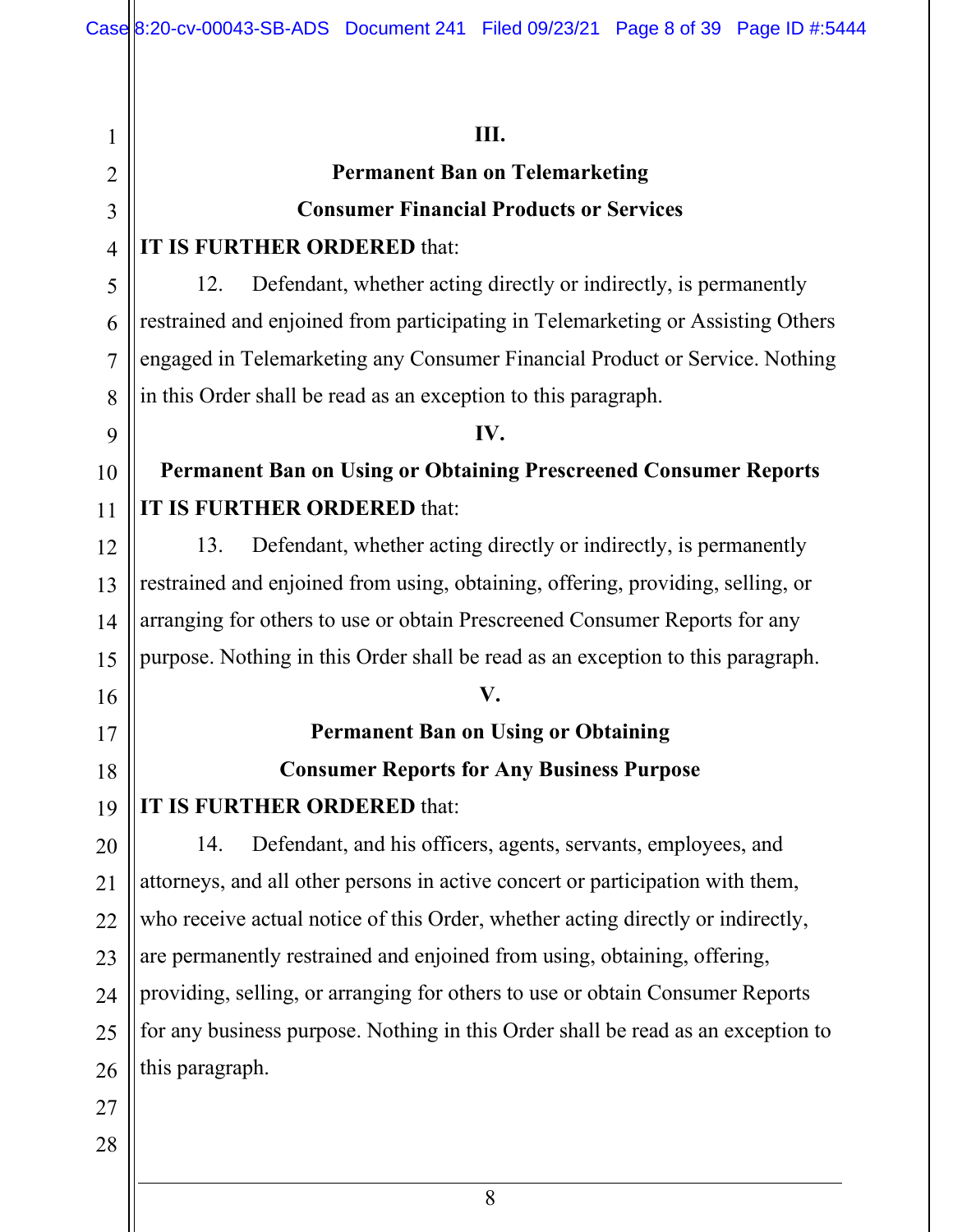| $\mathbf{1}$   | VI.                                                                             |
|----------------|---------------------------------------------------------------------------------|
| $\overline{2}$ | <b>Consumer Information</b>                                                     |
| 3              | IT IS FURTHER ORDERED that:                                                     |
| $\overline{4}$ | Defendant and his officers, agents, servants, employees, and<br>15.             |
| 5              | attorneys, and all other persons in active concert or participation with them,  |
| 6              | who receive actual notice of this Order, whether acting directly or indirectly, |
| $\overline{7}$ | may not:                                                                        |
| 8              | a. disclose, use, or benefit from consumer information, including the           |
| 9              | name, address, or any information about the consumer's student                  |
| 10             | loans, contained in or derived from Prescreened Consumer Reports                |
| 11             | obtained for use in marketing Debt-Relief Services; or                          |
| 12             | b. disclose, use, or benefit from consumer information, including the           |
| 13             | name, address, telephone number, email address, social-security                 |
| 14             | number, other identifying information, or any data that enables                 |
| 15             | access to a customer's account (including a credit card, bank                   |
| 16             | account, or other financial account), obtained from or through the              |
| 17             | activities of the Student Loan Debt Relief Companies.                           |
| 18             | <i>However</i> , consumer information may be disclosed if lawfully requested    |
| 19             | by a government agency or required by law, regulation, or court order.          |
| 20             | <b>MONETARY PROVISIONS</b>                                                      |
| 21             | VII.                                                                            |
| 22             | <b>Order to Pay Redress</b>                                                     |
| 23             | IT IS FURTHER ORDERED that:                                                     |
| 24             | A judgment for monetary relief is entered in favor of the Bureau<br>16.         |
| 25             | and against Defendant in the amount of \$19,699,870 for the purpose of          |
| 26             | providing redress to Affected Consumers. The monetary judgment set forth in     |
| 27             | this section is immediately due and payable upon entry of this Order and is     |
| 28             |                                                                                 |
|                |                                                                                 |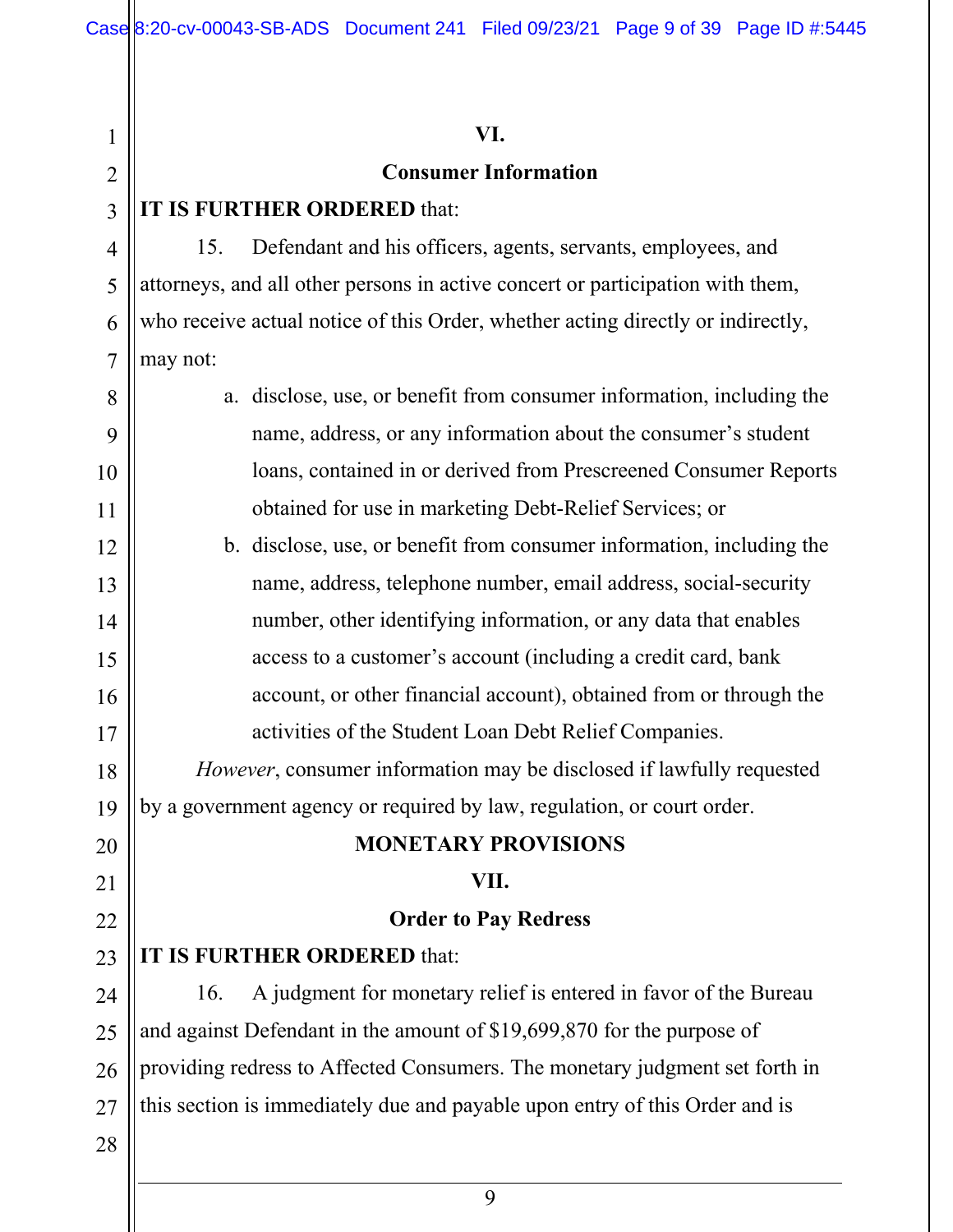enforceable against any asset owned by, on behalf of, for the benefit of, or in trust by or for Defendant.

17. Any funds received by the Bureau in satisfaction of the judgment in this section will be deposited into a fund or funds administered by the Bureau or to the Bureau's agent according to applicable statutes and regulations to be used for redress for Affected Consumers, including but not limited to refund of moneys, restitution, damages or other monetary relief, and for any attendant expenses for the administration of any such redress.

9 10 12 13 14 18. If the Bureau determines, in its sole discretion, that providing redress to consumers is wholly or partially impracticable or if funds remain after the administration of redress is completed, the Bureau will deposit any remaining funds in the U.S. Treasury as disgorgement. Defendant will have no right to challenge the Bureau's choice of remedies under this section and will have no right to contest the manner of distribution chosen by the Bureau.

19. Payment of redress to any Affected Consumer under this Order may not be conditioned on that Affected Consumer waiving any right.

## **VIII.**

## **Order to Pay Civil Money Penalty to Plaintiff**

## **IT IS FURTHER ORDERED** that:

20. Under §§ 1042(a) 1055(c) of the CFPA, 12 U.S.C. §§ 5552(a), 5565(c), by reason of Defendant's violations of law and taking into account the factors in 12 U.S.C. § 5565(c)(3), Defendant must pay a civil money penalty of \$20,000,000 to the Bureau.

21. The civil money penalty set forth in this section is immediately due and payable upon entry of this Order and is enforceable against any Asset owned by, on behalf of, for the benefit of, or in trust by or for Defendant.

1

2

3

4

5

6

7

8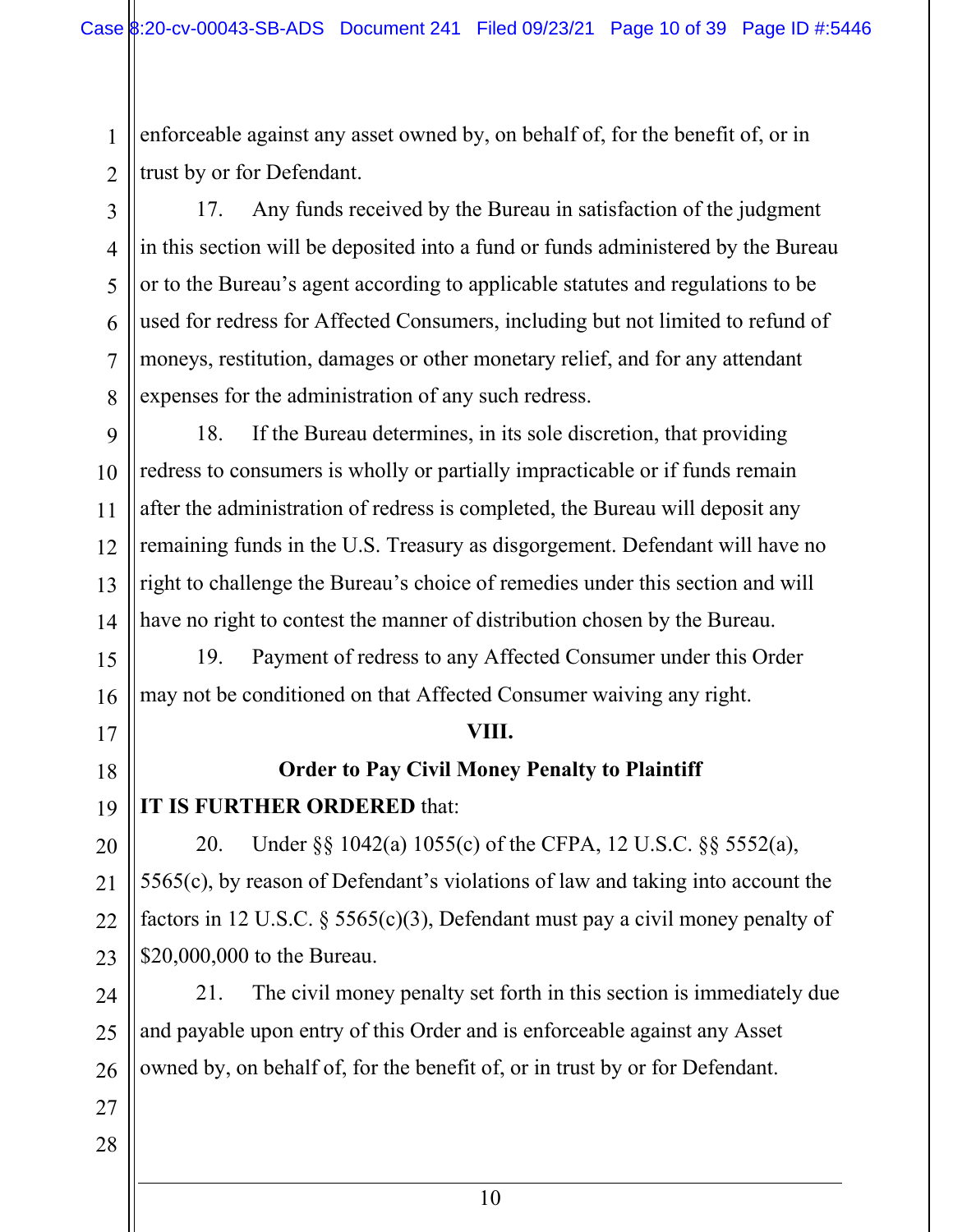22. The civil money penalty paid under this Order will be deposited in the Civil Penalty Fund of the Bureau as required by § 1017(d) of the CFPA, 12 U.S.C. § 5497(d).

## **IX.**

# **Additional Monetary Provisions**

## **IT IS FURTHER ORDERED that**:

23. In the event of any default on Defendant's obligations to make payment under this Order, interest, computed under 28 U.S.C. § 1961, as amended, will accrue on any outstanding amounts not paid from the date of default to the date of payment and will immediately become due and payable.

24. Defendant must relinquish all dominion, control, and title to the funds transferred or paid under this Order to the fullest extent permitted by law, and no part of the funds may be returned to Defendant.

25. The facts found in the Court's order granting summary judgment to the Bureau will be taken as true and given collateral estoppel effect, without further proof, in any proceeding based on the entry of the Order, or in any subsequent civil litigation by or on behalf of the Bureau, including in a proceeding to enforce their rights to any payment or monetary judgment under this Order, such as a non-dischargeability complaint in any bankruptcy case.

26. The facts found in the Court's order granting summary judgment to the Bureau establish all elements necessary to sustain an action by the Bureau under  $\S$  523(a)(2)(A) of the Bankruptcy Code, 11 U.S.C.  $\S$  523(a)(2)(A), and for such purposes this Order will have collateral estoppel effect against Defendant, even in such Defendant's capacity as debtor-in-possession.

27. The civil penalty imposed by the Order represents a civil penalty owed to the United States Government, is not compensation for actual pecuniary loss, and, thus, is not subject to discharge under the Bankruptcy Code under 11 U.S.C. § 523(a)(7).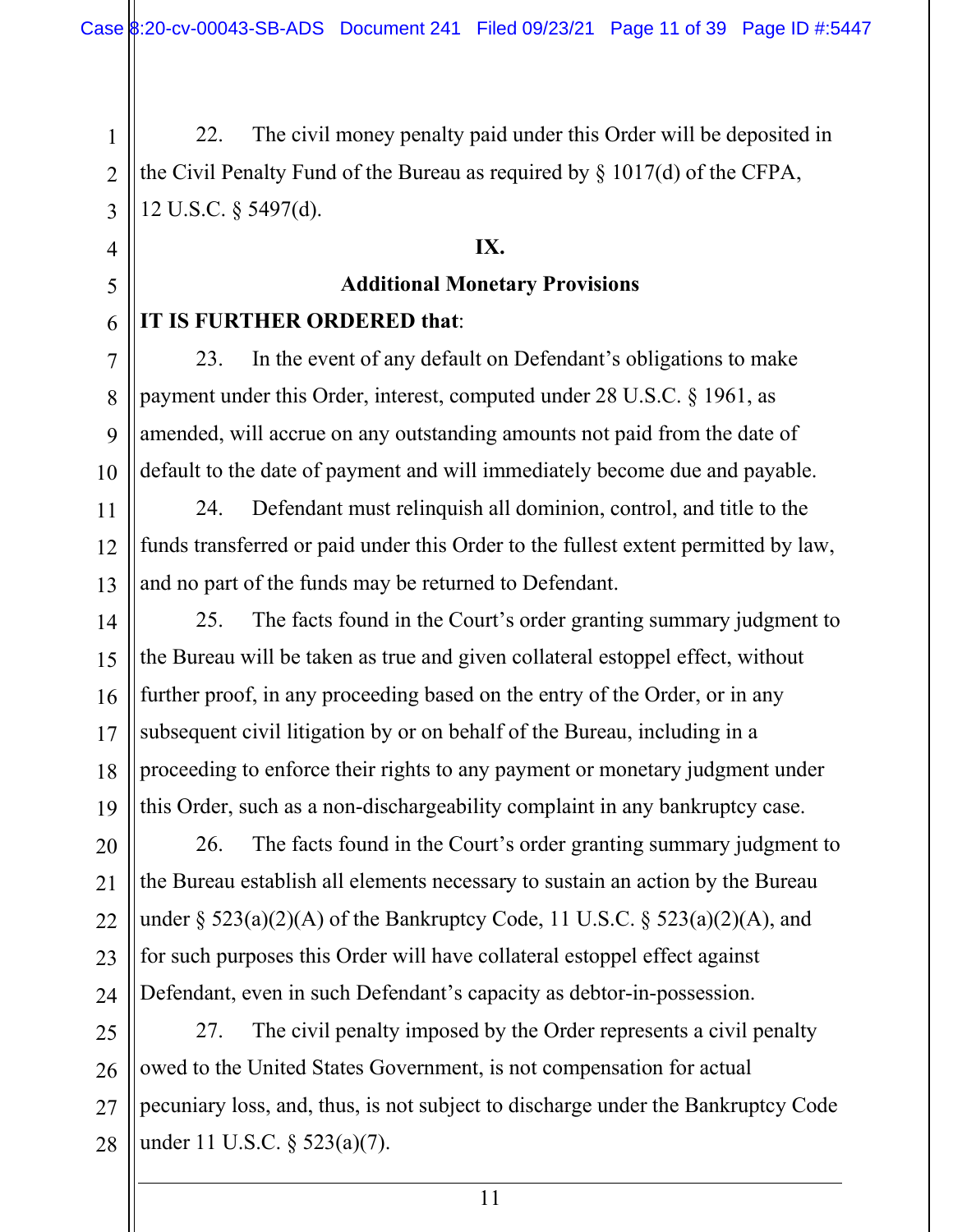28. Under 31 U.S.C. § 7701, Defendant, unless he has already done so, must furnish to the Bureau any taxpayer-identification numbers associated with him, which may be used for purposes of collecting and reporting on any delinquent amount arising out of this Order.

5 6 7 8 9 10 11 12 13 14 15 16 17 18 19 20 21 22 23 29. Within 30 days of the entry of a final judgment, order, or settlement in a Related Consumer Action, Defendant must notify the Enforcement Director of the final judgment, order, or settlement in writing. That notification must indicate the amount of redress, if any, that Defendant paid or is required to pay to consumers and describe the consumers or classes of consumers to whom that redress has been or will be paid. To preserve the deterrent effect of the civil money penalty in any Related Consumer Action, Defendant may not argue that he is entitled to, nor may Defendant benefit by, any offset or reduction of any monetary remedies imposed in the Related Consumer Action because of the civil money penalty paid in this action or because of any payment that the Bureau makes from the Civil Penalty Fund. If the court in any Related Consumer Action offsets or otherwise reduces the amount of compensatory monetary remedies imposed against Defendant based on the civil money penalty paid in this action or based on any payment that the Bureau makes from the Civil Penalty Fund, Defendant must, within 30 days after entry of a final order granting such offset or reduction, notify the Bureau and pay the amount of the offset or reduction to the U.S. Treasury. Such a payment will not be considered an additional civil money penalty and will not change the amount of the civil money penalty imposed in this action.

24 25 26 30. Defendant must treat the civil money penalty paid under this Order as a penalty paid to the government for all purposes. Regardless of how such funds are used, Defendant may not:

27 28

1

2

3

4

a. claim, assert, or apply for a tax deduction, tax credit, or any other tax benefit for any civil money penalty paid under this Order; or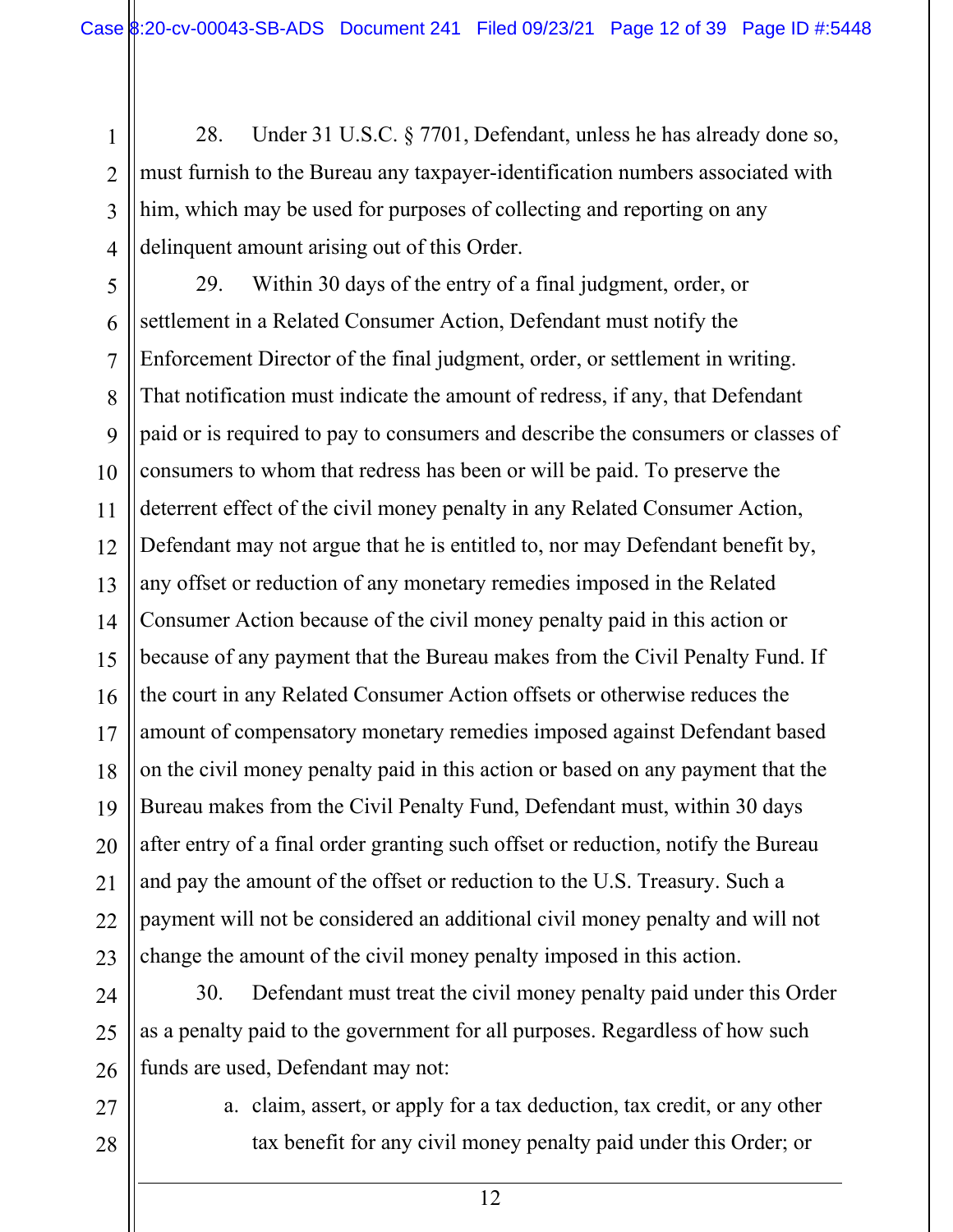1 2 3 4 5 6 7 8 9 10 11 12 13 14 15 16 17 18 19 20 21 22 23 24 25 26 27 28 b. seek or accept, directly or indirectly, reimbursement or indemnification from any source, including but not limited to payment made under any insurance policy, with regard to any civil money penalty paid under this Order. 31. Upon written request of a representative of the Bureau, any consumer reporting agency must furnish consumer reports to the Bureau concerning Defendant under  $\S 604(a)(1)$  of FCRA, 15 U.S.C. $\S 1681b(a)(1)$ , which may be used for purposes of collecting and reporting on any delinquent amount arising out of this Order. **COMPLIANCE PROVISIONS X. Reporting Requirements IT IS FURTHER ORDERED** that: 32. Defendant must notify the Bureau of any development that may affect compliance obligations arising under this Order, including but not limited to a dissolution, assignment, sale, merger, or other action that would result in the emergence of a successor company; the creation or dissolution of a subsidiary, parent, or affiliate that engages in any acts or practices subject to this Order; the filing of any bankruptcy or insolvency proceeding by or against Defendant; or a change in Defendant's name or address. Defendant must provide such notice at least 30 days before the development, or as soon as practicable after learning of the development, whichever is sooner. 33. Within 7 days of the Effective Date, Defendant must: a. designate at least one telephone number and email, physical, and postal address as points of contact, which the Bureau may use to communicate with Defendant; b. identify all businesses for which Defendant is the majority owner, or that Defendant directly or indirectly controls, by all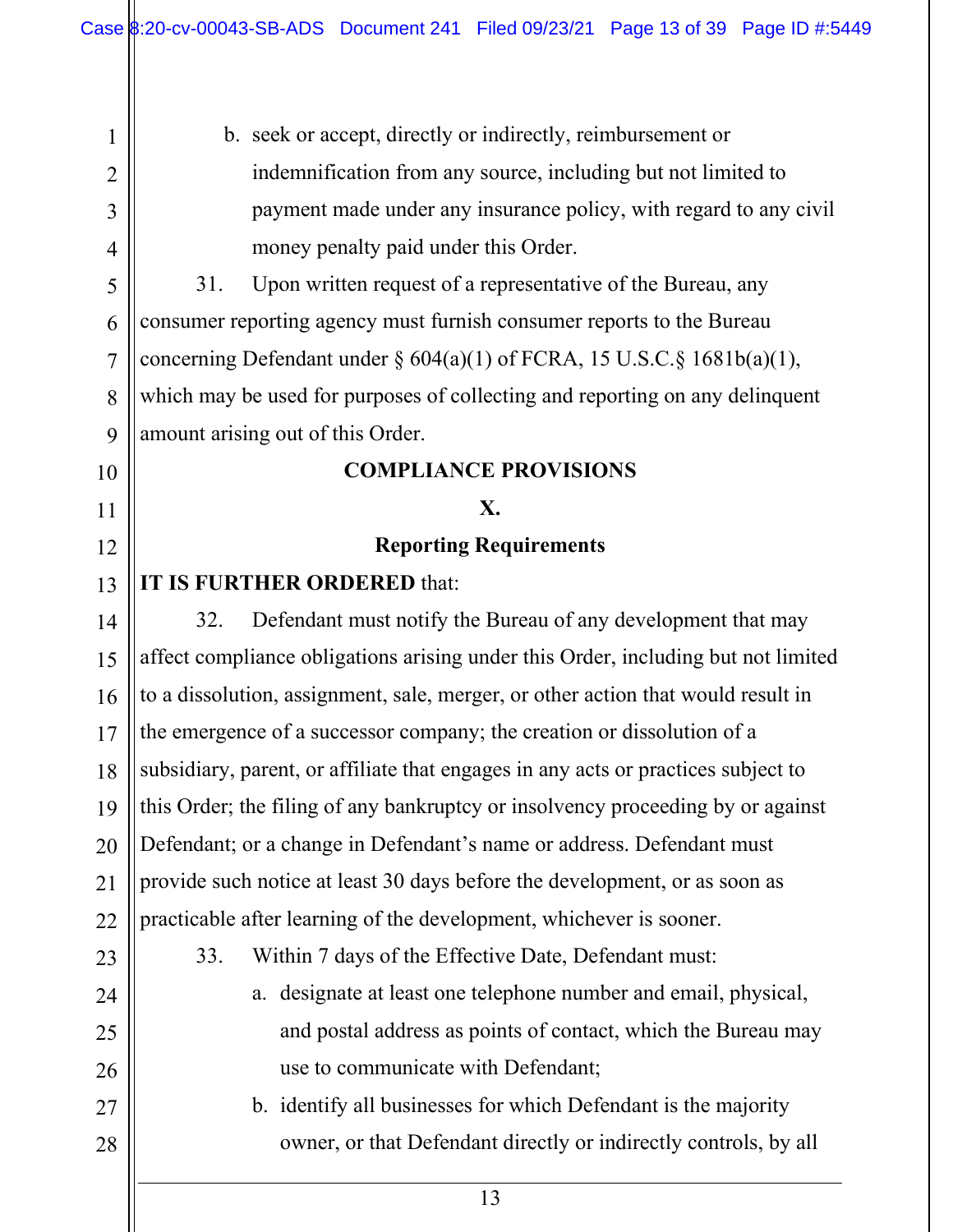| $\mathbf{1}$   | of their names, telephone numbers, and electronic, physical, and               |  |  |  |  |
|----------------|--------------------------------------------------------------------------------|--|--|--|--|
| $\overline{2}$ | postal addresses;                                                              |  |  |  |  |
| 3              | c. describe the activities of each such business, including the                |  |  |  |  |
| $\overline{4}$ | products and services offered, and the means of advertising,                   |  |  |  |  |
| 5              | marketing, and sales;                                                          |  |  |  |  |
| 6              | d. identify Defendant's telephone numbers and all electronic,                  |  |  |  |  |
| $\overline{7}$ | physical, and postal addresses, including all residences; and                  |  |  |  |  |
| 8              | e. describe in detail Defendant's involvement in any business for              |  |  |  |  |
| 9              | which he performs services in any capacity or which he wholly                  |  |  |  |  |
| 10             | or partially owns, including his title, role, responsibilities,                |  |  |  |  |
| 11             | participation, authority, control, and ownership.                              |  |  |  |  |
| 12             | Within 14 days of the Effective Date, Defendant must submit to<br>34.          |  |  |  |  |
| 13             | the Enforcement Director a completed financial statement accurate as of the    |  |  |  |  |
| 14             | Effective Date, using the form attached as Attachment A to this Order, and all |  |  |  |  |
| 15             | documents requested in the form attached as Attachment A.                      |  |  |  |  |
| 16             | Defendant must report any change in the information required to<br>35.         |  |  |  |  |
| 17             | be submitted under Paragraph 33 at least 30 days before the change, or as soon |  |  |  |  |
| 18             | as practicable after learning about the change, whichever is sooner.           |  |  |  |  |
| 19             | Within 90 days of the Effective Date, and again one year after the<br>36.      |  |  |  |  |
| 20             | Effective Date, Defendant must submit to the Enforcement Director an accurate  |  |  |  |  |
| 21             | written compliance progress report sworn to under penalty of perjury           |  |  |  |  |
| 22             | ("Compliance Report"), which, at a minimum:                                    |  |  |  |  |
| 23             | a. lists each applicable paragraph and subparagraph of this Order              |  |  |  |  |
| 24             | and describes in detail the manner and form in which such                      |  |  |  |  |
| 25             | Defendant has complied with each such paragraph and                            |  |  |  |  |
| 26             | subparagraph of this Order;                                                    |  |  |  |  |
| 27             | b. describes in detail the manner in which and purposes for which              |  |  |  |  |
| 28             | Defendant has used or obtained Consumer Reports; and                           |  |  |  |  |
|                | 14                                                                             |  |  |  |  |
|                |                                                                                |  |  |  |  |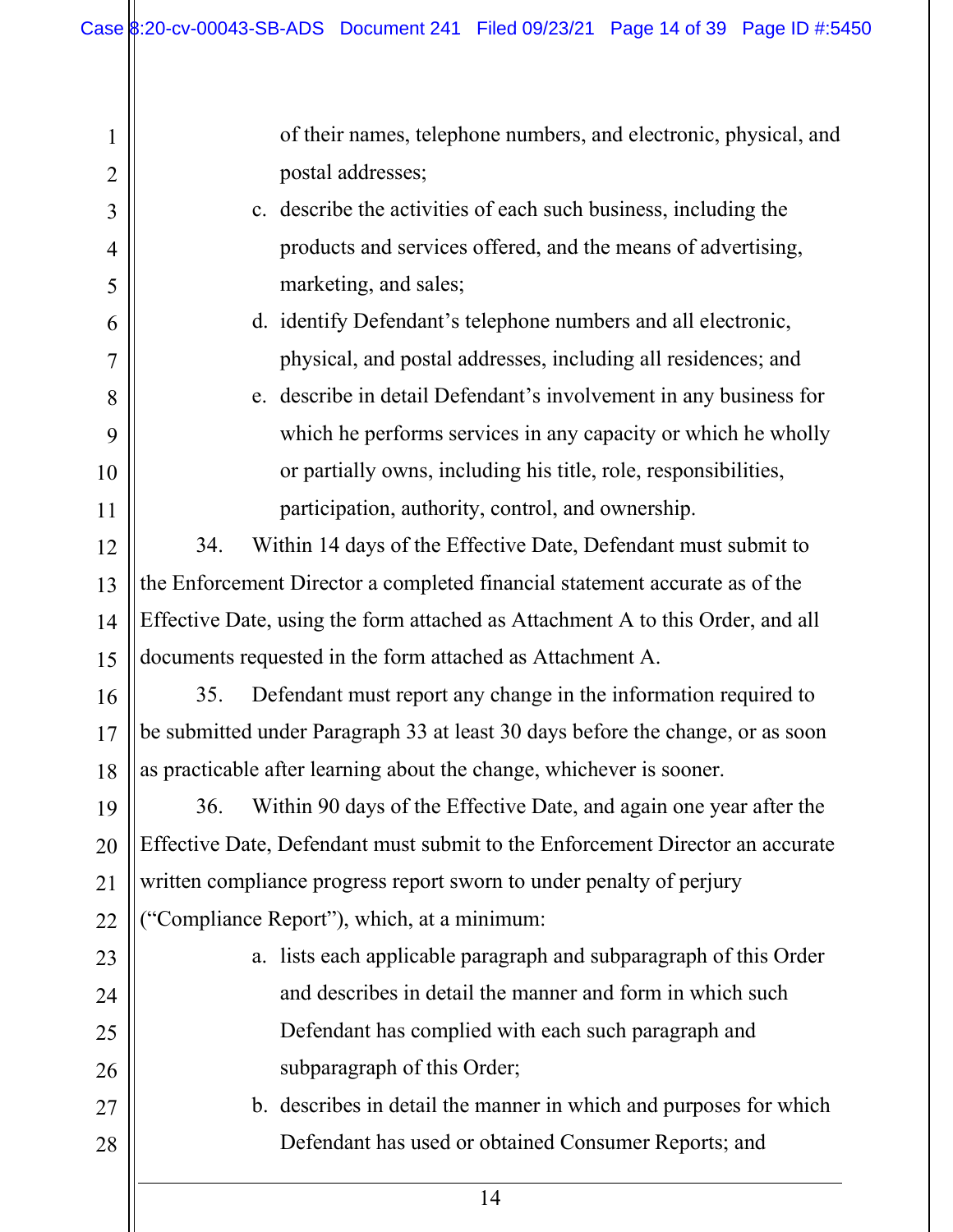c. attaches a copy of each Order Acknowledgment obtained under Section XI, unless previously submitted to the Bureau.

## **XI.**

# **Order Distribution and Acknowledgment**

## **IT IS FURTHER ORDERED** that:

37. Within 7 days of the Effective Date, Defendant must submit to the Enforcement Director an acknowledgment of receipt of this Order, sworn under penalty of perjury.

14 38. Within 30 days of the Effective Date, Defendant, for any business for which he is the majority owner or which he directly or indirectly controls, must deliver a copy of this Order to each of its owners, board members, officers, LLC members and managers, and general and limited partners, as well as any managers, employees, or other agents and representatives who have responsibilities related to Consumer Reports.

15 16 17 18 19 20 21 39. Defendant, for any business for which he is the majority owner or which he directly or indirectly controls, must deliver a copy of this Order to any business entity resulting from any change in structure referred to in Section X, any future owners, board members, officers, LLC members and managers, and general and limited partners, as well as any managers, employees, or other agents and representatives who will have responsibilities related to Consumer Reports before they assume their responsibilities.

22 23 24 25 26 40. Defendant must secure a signed and dated statement acknowledging receipt of a copy of this Order, ensuring that any electronic signatures comply with the requirements of the E-Sign Act, 15 U.S.C. § 7001 *et seq.*, within 30 days of delivery, from all persons receiving a copy of this Order under this section.

27 28 41. Within 90 days of the Effective Date, Defendant must provide the Bureau with a list of all persons and their titles to whom this Order was

1

2

3

4

5

6

7

8

9

10

11

12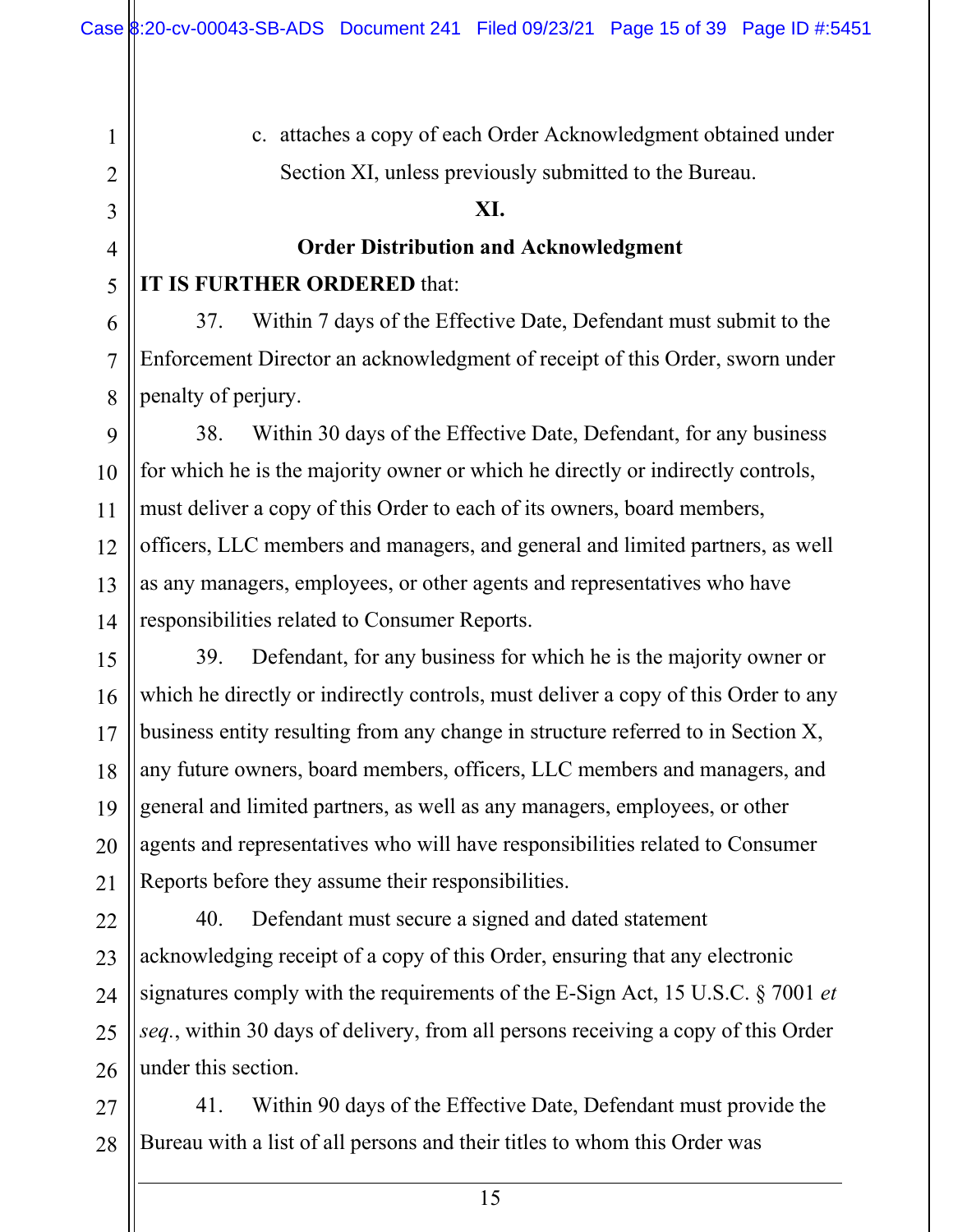delivered through that date under Paragraphs 38 and 39 and a copy of all signed and dated statements acknowledging receipt of this Order under Paragraph 40.

## **XII.**

## **Recordkeeping**

## **IT IS FURTHER ORDERED** that:

42. Defendant, for any business for which he is the majority owner or which he directly or indirectly controls, must create all documents and business records necessary to demonstrate full compliance with each provision of this Order, including all submissions to the Bureau. Defendant must retain these documents for at least 10 years after creation and make them available to the Bureau upon the Bureau's request.

14 43. Defendant, for any business for which he is the majority owner or which he directly or indirectly controls, must maintain, for 10 years from the Effective Date, or 10 years after creation, whichever is longer:

> a. all records concerning Consumer Reports used or obtained; and b. all consumer complaints and refund requests (whether received

directly or indirectly, such as through a third party), and any responses to those complaints or requests.

Defendant must make these materials available to the Bureau upon the Bureau's request.

1

2

3

4

5

6

7

8

9

10

11

12

13

15

16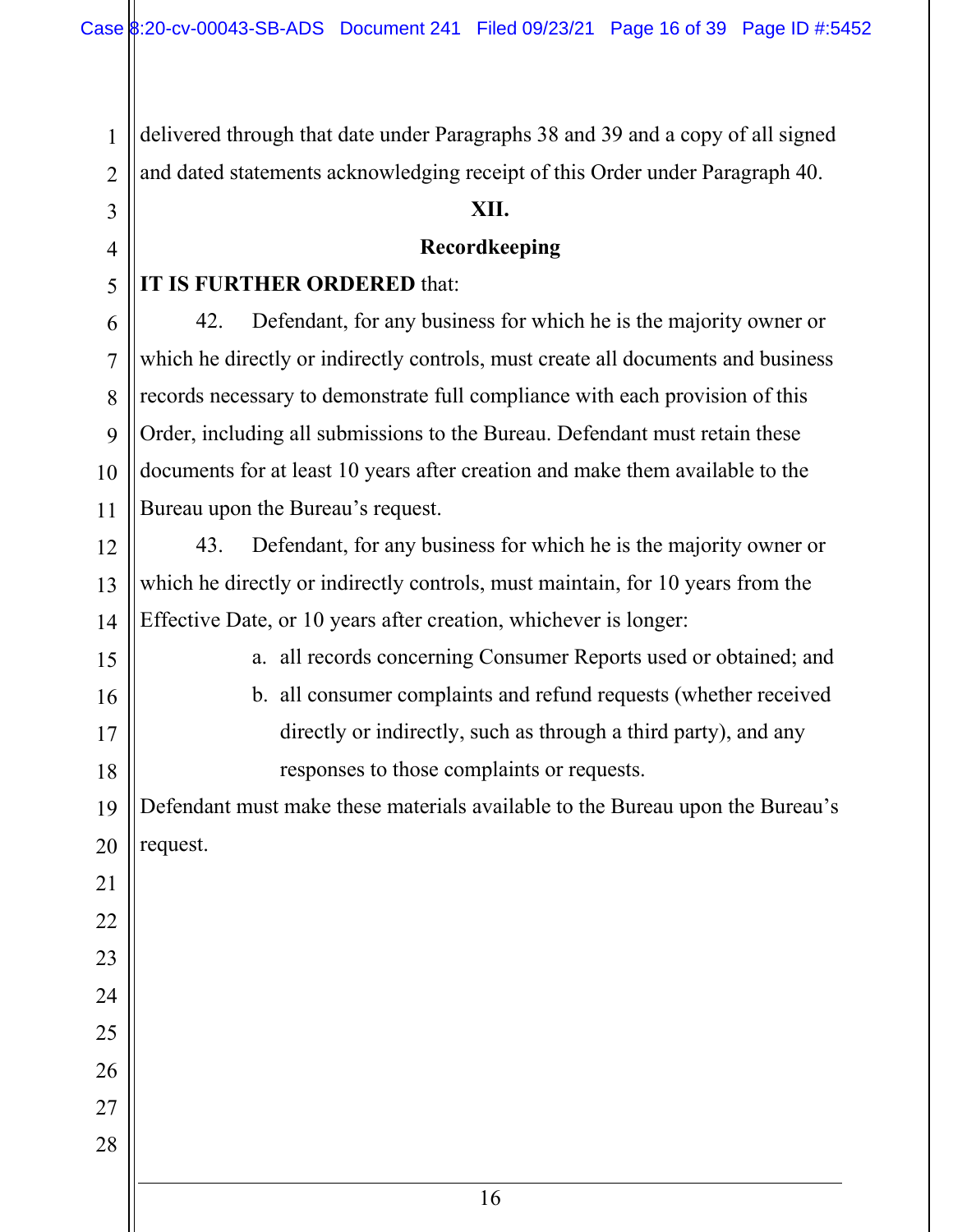| XIII.                                                                          |  |  |  |
|--------------------------------------------------------------------------------|--|--|--|
| <b>Notices</b>                                                                 |  |  |  |
| IT IS FURTHER ORDERED that:                                                    |  |  |  |
| Unless otherwise directed in writing by the Bureau, Defendant<br>44.           |  |  |  |
| must provide all submissions, requests, communications, or other documents     |  |  |  |
| relating to this Order in writing, with the subject line, "CFPB v. Chou Team   |  |  |  |
| Realty, LLC, et al., Case No. 8:20-cv-00043-SB-ADS," and send them by          |  |  |  |
| overnight courier or first-class mail to the below address, and                |  |  |  |
| contemporaneously by email to Enforcement Compliance@cfpb.gov:                 |  |  |  |
| <b>Assistant Director for Enforcement</b>                                      |  |  |  |
| Bureau of Consumer Financial Protection                                        |  |  |  |
| <b>ATTENTION: Office of Enforcement</b>                                        |  |  |  |
| 1700 G Street, N.W.                                                            |  |  |  |
| Washington D.C. 20552                                                          |  |  |  |
| XIV.                                                                           |  |  |  |
| <b>Cooperation with the Bureau</b>                                             |  |  |  |
| IT IS FURTHER ORDERED that:                                                    |  |  |  |
| Defendant must cooperate fully to help the Bureau determine the<br>45.         |  |  |  |
| identity and location of, and the amount of injury sustained by, each Affected |  |  |  |
| Consumer. Defendant must provide such information in his agents' possession    |  |  |  |
| or control within 14 days of receiving a written request from the Bureau.      |  |  |  |
| XV.                                                                            |  |  |  |
| <b>Compliance Monitoring</b>                                                   |  |  |  |
| IT IS FURTHER ORDERED that:                                                    |  |  |  |
| Within 14 days of receipt of a written request from the Bureau,<br>46.         |  |  |  |
| Defendant must submit additional compliance reports or other requested         |  |  |  |
| information, which must be sworn under penalty of perjury; provide testimony;  |  |  |  |
| or produce documents.                                                          |  |  |  |
|                                                                                |  |  |  |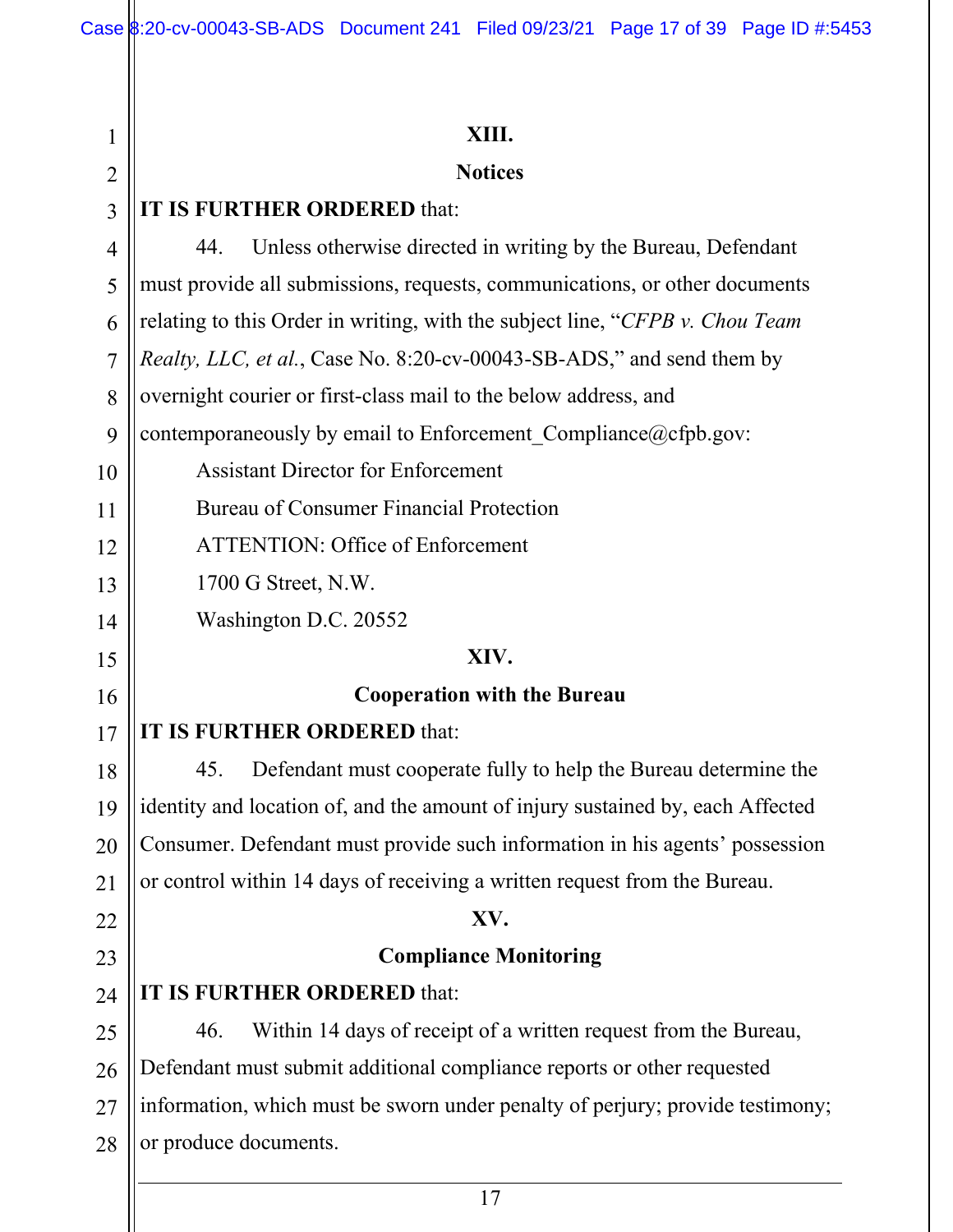Ш

| $\mathbf{1}$   | 47.                                                                         | For purposes of this section, the Bureau may communicate directly            |  |  |  |
|----------------|-----------------------------------------------------------------------------|------------------------------------------------------------------------------|--|--|--|
| $\overline{2}$ | with Defendant, unless Defendant retains counsel related to these           |                                                                              |  |  |  |
| 3              | communications.                                                             |                                                                              |  |  |  |
| 4              | 48.                                                                         | Defendant must permit Bureau representatives to interview any                |  |  |  |
| 5              |                                                                             | employee or other person affiliated with Defendant who has agreed to such an |  |  |  |
| 6              |                                                                             | interview. The person interviewed may have counsel present.                  |  |  |  |
| $\overline{7}$ | 49.                                                                         | Nothing in this Order will limit the Bureau's lawful use of                  |  |  |  |
| 8              |                                                                             | compulsory process, under 12 C.F.R. § 1080.6.                                |  |  |  |
| 9              |                                                                             | XVI.                                                                         |  |  |  |
| 10             |                                                                             | <b>Retention of Jurisdiction</b>                                             |  |  |  |
| 11             |                                                                             | It is FURTHER ORDERED that:                                                  |  |  |  |
| 12             | The Court will retain jurisdiction of this matter for the purpose of<br>50. |                                                                              |  |  |  |
| 13             | enforcing this Order.                                                       |                                                                              |  |  |  |
| 14             | It is <b>SO ORDERED</b> , this 23rd day of September, 2021.                 |                                                                              |  |  |  |
| 15             |                                                                             |                                                                              |  |  |  |
| 16             |                                                                             | The Honorable Stanley Blumenfeld, Jr.                                        |  |  |  |
| 17             |                                                                             | United States District Judge                                                 |  |  |  |
| 18             |                                                                             |                                                                              |  |  |  |
| 19             |                                                                             |                                                                              |  |  |  |
| 20             |                                                                             |                                                                              |  |  |  |
| 21             |                                                                             |                                                                              |  |  |  |
| 22             |                                                                             |                                                                              |  |  |  |
| 23             |                                                                             |                                                                              |  |  |  |
| 24             |                                                                             |                                                                              |  |  |  |
| 25             |                                                                             |                                                                              |  |  |  |
| 26             |                                                                             |                                                                              |  |  |  |
| 27             |                                                                             |                                                                              |  |  |  |
| 28             |                                                                             |                                                                              |  |  |  |
|                |                                                                             |                                                                              |  |  |  |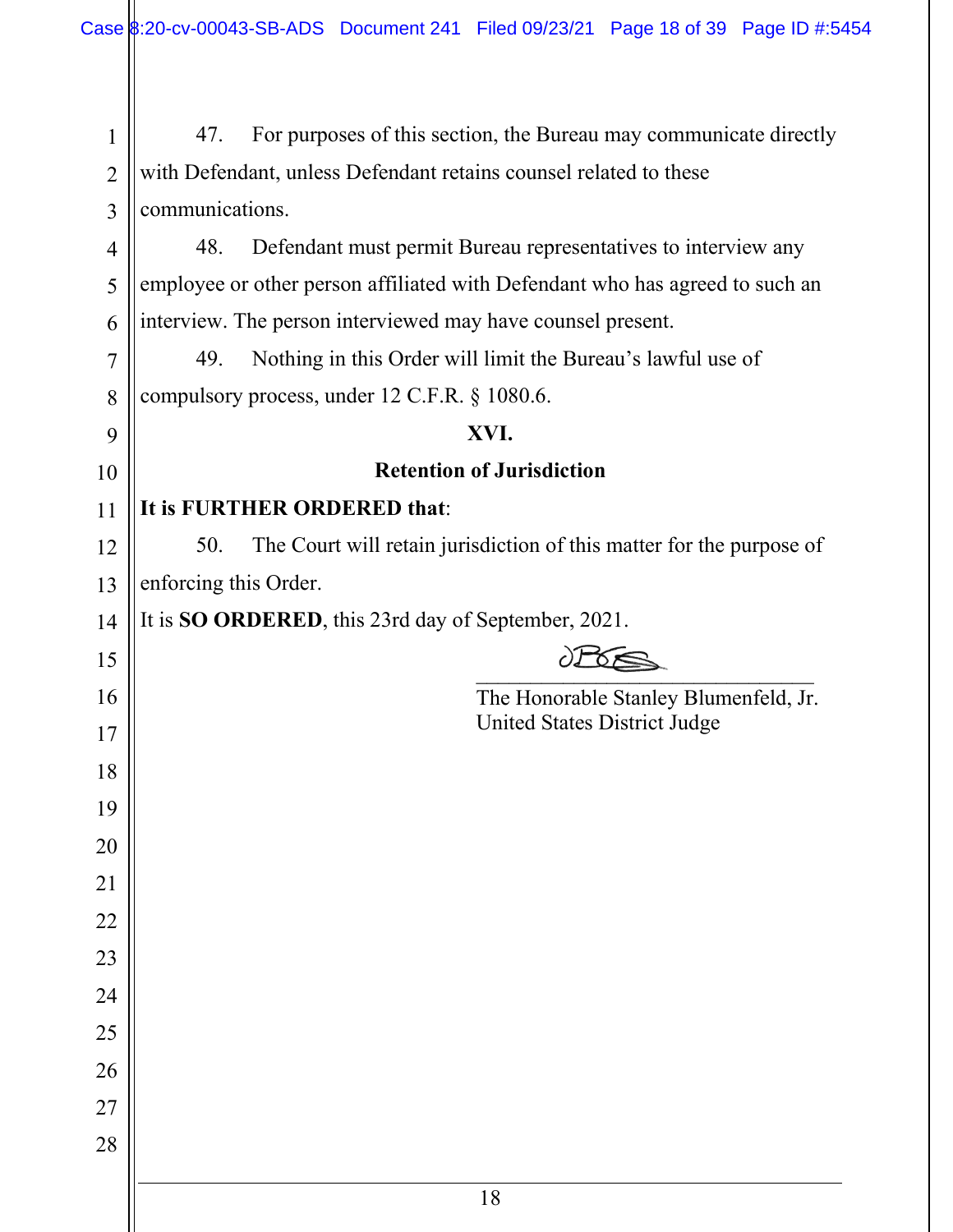# **Attachment A to the Judgment Against Defendant Jawad Nesheiwat**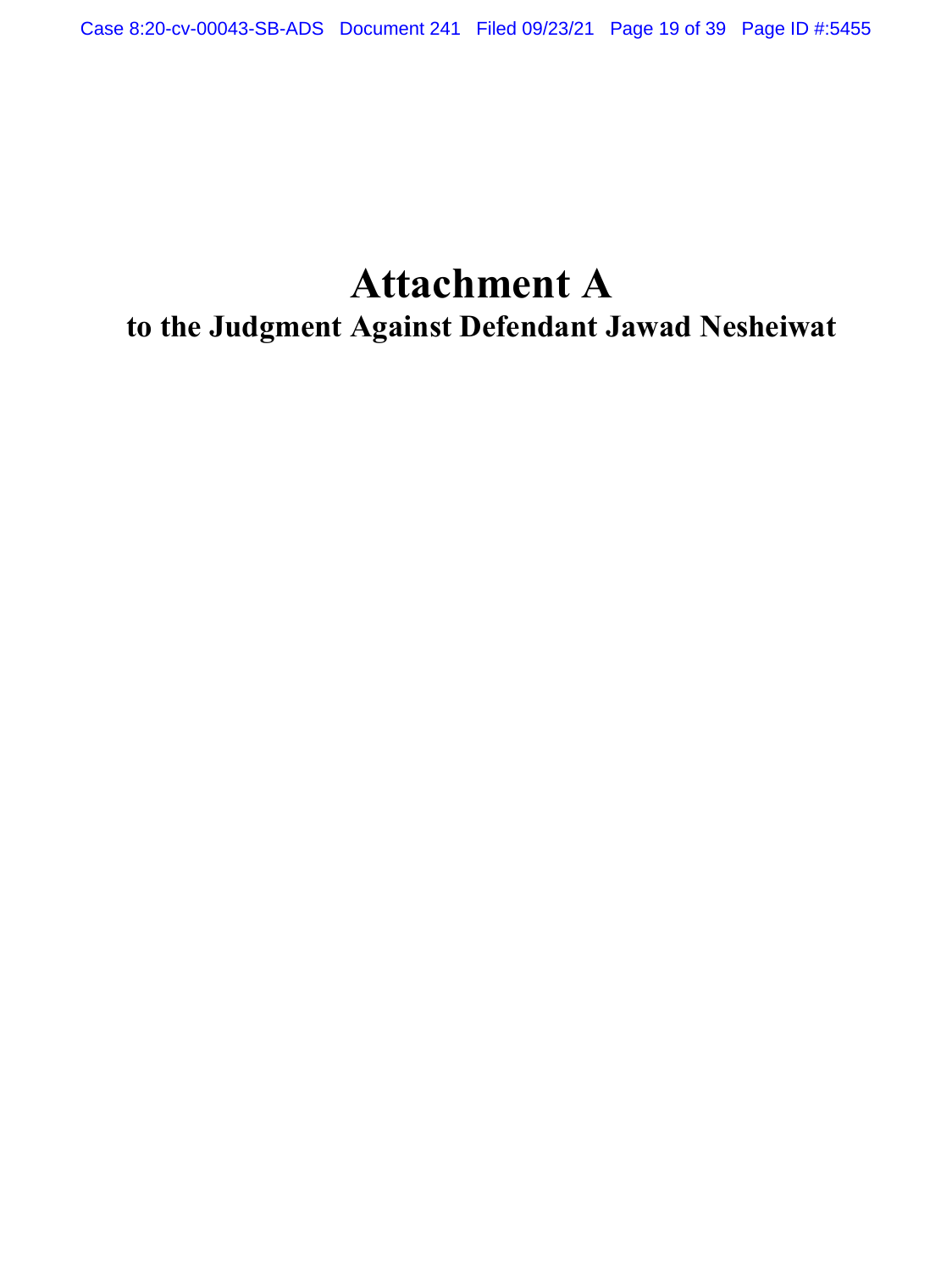#### CONSUMER FINANCIAL PROTECTION BUREAU

#### **FINANCIAL DISCLOSURE FORM FOR INDIVIDUAL DEFENDANT**

#### **Instructions**:

1 Complete all items. Enter "None" or "N/A" ("Not Applicable") where appropriate. If you cannot fully answer a question, explain why.

2 "Dependents" include your live-in companion, dependent children, or any other person, whom you or your spouse (or your children's other parent) claimed or could have claimed as a dependent for tax purposes at any time during the past five years.

3 "Assets" and "Liabilities" include ALL assets and liabilities, located within the United States or elsewhere, whether held individually or jointly.

4 Attach continuation pages as needed. On the financial disclosure form, state next to the Item number that the Item is being continued. On the continuation page(s), identify the Item number(s) being continued.

5 Provide requested documents and information for the current fiscal year and the prior three complete fiscal years through the signing of this document, unless specifically instructed otherwise.

- 6 Type or print legibly.
- 7 Initial each page in the space provided in the lower right corner.
- 8 Sign and date the completed financial disclosure form on the last page.

#### **Penalty for False Information**:

Federal law provides that any person may be imprisoned for not more than five years, fined, or both, if such person in any:

(a) "matter within the jurisdiction of the executive, legislative, or judicial branch of the Government of the United States, knowingly and willfully (1) falsifies, conceals or covers up by any trick, scheme, or device a material fact; (2) makes any false, fictitious or fraudulent statement or representation; or (3) makes or uses any false writing or document knowing the same to contain any false, fictitious or fraudulent statement or entry" (18 U.S.C. § 1001);

(2) "statement under penalty of perjury as permitted under section 1746 of title 28, United States Code, willfully subscribes as true any material matter which he does not believe to be true" (18 U.S.C. § 1621); or

(3) "(...statement under penalty of perjury as permitted under section 1746 of title 28, United States Code) in any proceeding before or ancillary to any court or grand jury of the United States knowingly makes any false material declaration or makes or uses any other information...knowing the same to contain any false material declaration." (18 U.S.C. § 1623)

For a felony conviction under the provisions cited above, federal law provides that the fine may be not more than the greater of (i) \$250,000 for an individual or \$500,000 for a corporation, or (ii) if the felony results in pecuniary gain to any person or pecuniary loss to any person other than the defendant, the greater of twice the gross gain or loss. 18 U.S.C. § 3571.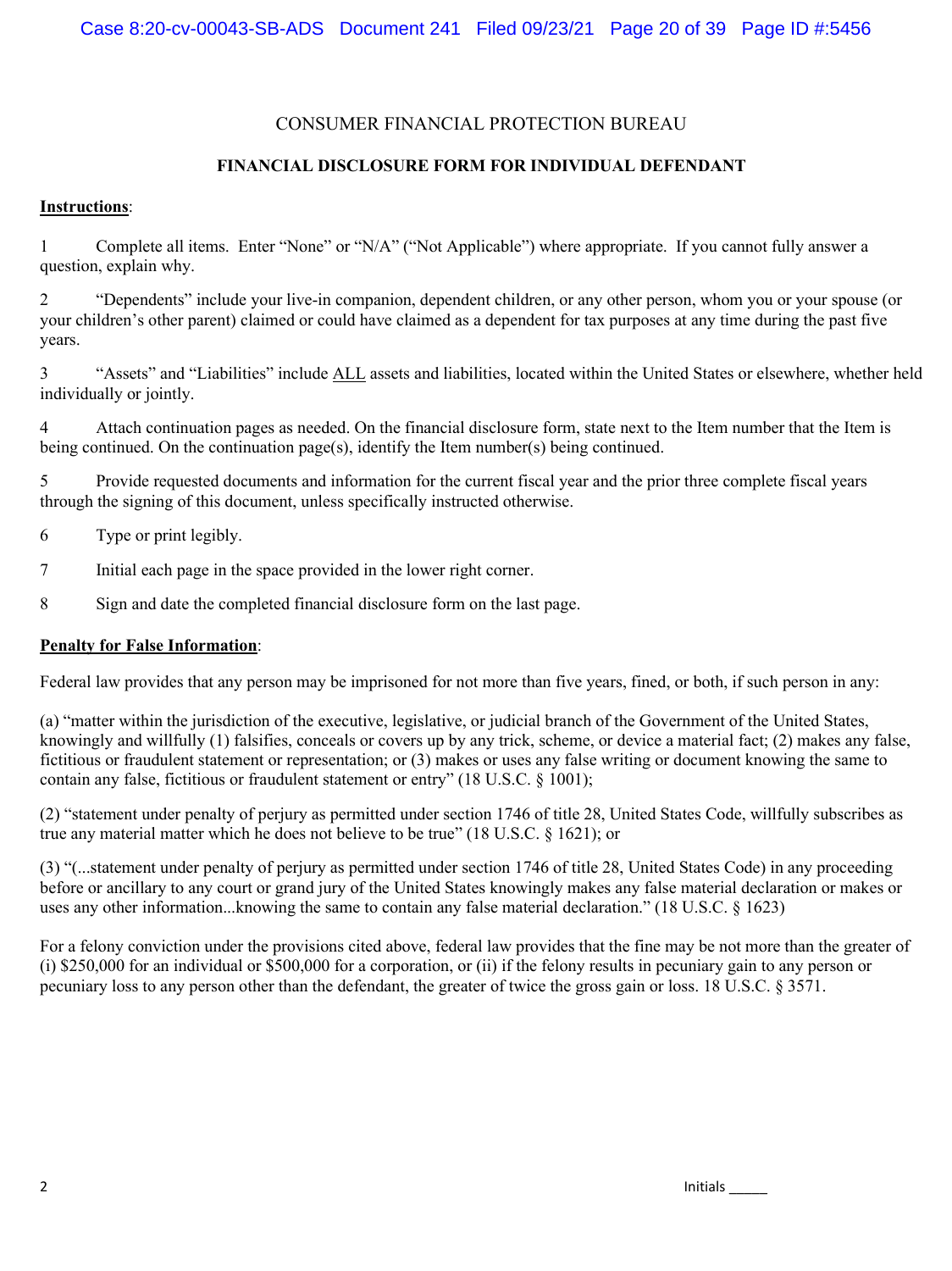## **BACKGROUND INFORMATION**

| <b>Item 1. Information About You</b>                                                            |  |  |                                                                                                                           |  |
|-------------------------------------------------------------------------------------------------|--|--|---------------------------------------------------------------------------------------------------------------------------|--|
|                                                                                                 |  |  |                                                                                                                           |  |
|                                                                                                 |  |  |                                                                                                                           |  |
|                                                                                                 |  |  |                                                                                                                           |  |
|                                                                                                 |  |  |                                                                                                                           |  |
|                                                                                                 |  |  |                                                                                                                           |  |
| Previous Addresses for past five years:                                                         |  |  |                                                                                                                           |  |
|                                                                                                 |  |  |                                                                                                                           |  |
|                                                                                                 |  |  |                                                                                                                           |  |
|                                                                                                 |  |  | Identify any other name(s) and/or social security number(s) you have used, and the time period(s) during which they were  |  |
|                                                                                                 |  |  |                                                                                                                           |  |
| Marital Status: __________________________(i.e., Married, Single, Divorced, Widowed, Separated) |  |  |                                                                                                                           |  |
| <b>Item 2. Information About Your Spouse or Live-In Companion</b>                               |  |  |                                                                                                                           |  |
|                                                                                                 |  |  |                                                                                                                           |  |
|                                                                                                 |  |  |                                                                                                                           |  |
|                                                                                                 |  |  | Identify any other name(s) and/or social security number(s) your spouse/companion has used, and the time period(s) during |  |
|                                                                                                 |  |  |                                                                                                                           |  |
|                                                                                                 |  |  |                                                                                                                           |  |
|                                                                                                 |  |  |                                                                                                                           |  |
|                                                                                                 |  |  |                                                                                                                           |  |
|                                                                                                 |  |  |                                                                                                                           |  |
| <b>Item 3. Information About Your Previous Spouse</b>                                           |  |  |                                                                                                                           |  |
| Previous Spouse's Name & Address                                                                |  |  |                                                                                                                           |  |
|                                                                                                 |  |  |                                                                                                                           |  |

3 Initials \_\_\_\_\_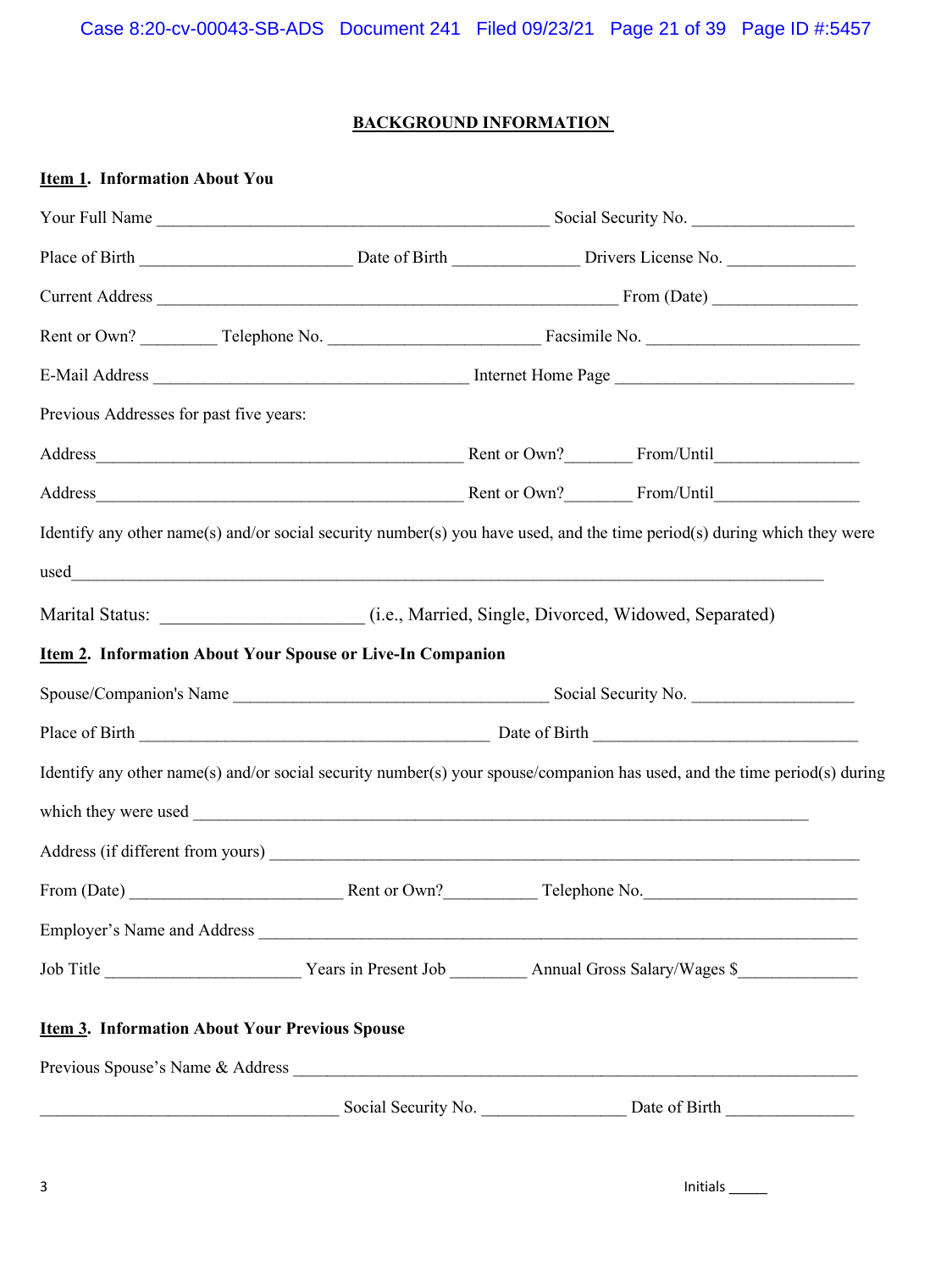#### **Item 4. Contact Information**

|  | Item 5. Information About Dependents Who Live With You               |                           |  |  |  |
|--|----------------------------------------------------------------------|---------------------------|--|--|--|
|  |                                                                      |                           |  |  |  |
|  |                                                                      |                           |  |  |  |
|  |                                                                      |                           |  |  |  |
|  |                                                                      |                           |  |  |  |
|  |                                                                      |                           |  |  |  |
|  |                                                                      |                           |  |  |  |
|  | <b>Item 6. Information About Dependents Who Do Not Live With You</b> |                           |  |  |  |
|  |                                                                      |                           |  |  |  |
|  |                                                                      |                           |  |  |  |
|  |                                                                      | Name Address Name Address |  |  |  |
|  |                                                                      |                           |  |  |  |
|  |                                                                      | Name & Address            |  |  |  |
|  |                                                                      |                           |  |  |  |

#### **Item 7. Employment Information**

Provide the following information for this year-to-date and for each of the previous five full years, for each company of which you were a director, officer, employee, agent, contractor, participant or consultant at any time during that period. "Income" includes, but is not limited to, any salary, commissions, draws, consulting fees, loans, loan payments, dividends, royalties or other benefits for which you did not pay (*e.g.,* health insurance premiums, automobile lease or loan payments) received by you or anyone else on your behalf.

| Company Name & Address                                            |  |          |
|-------------------------------------------------------------------|--|----------|
| Dates Employed: From (Month/Year) To (Month/Year) To (Month/Year) |  |          |
| Positions Held with Beginning and Ending Dates                    |  |          |
|                                                                   |  |          |
| $20$ :                                                            |  |          |
| $\sim 10^{11}$ and $\sim 10^{11}$                                 |  |          |
| 4                                                                 |  | Initials |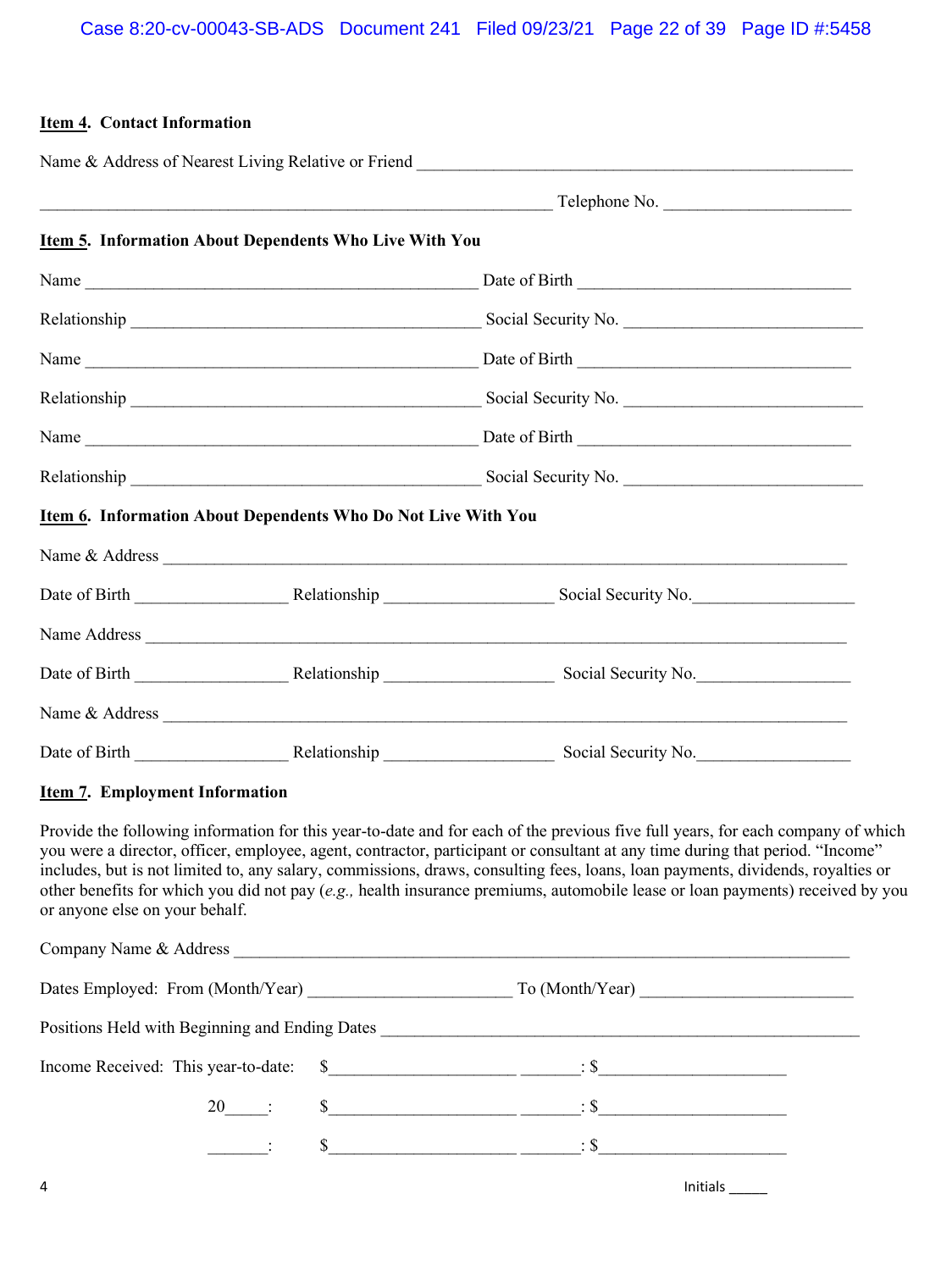## Case 8:20-cv-00043-SB-ADS Document 241 Filed 09/23/21 Page 23 of 39 Page ID #:5459

|                                                                                     | Company Name & Address                                                                                                                                                                                                                                                                                                                                                                                                                                    |
|-------------------------------------------------------------------------------------|-----------------------------------------------------------------------------------------------------------------------------------------------------------------------------------------------------------------------------------------------------------------------------------------------------------------------------------------------------------------------------------------------------------------------------------------------------------|
|                                                                                     |                                                                                                                                                                                                                                                                                                                                                                                                                                                           |
|                                                                                     |                                                                                                                                                                                                                                                                                                                                                                                                                                                           |
| Income Received: This year-to-date:                                                 | $\frac{\text{S}}{\text{S}}$ $\frac{\text{S}}{\text{S}}$ $\frac{\text{S}}{\text{S}}$ $\frac{\text{S}}{\text{S}}$ $\frac{\text{S}}{\text{S}}$ $\frac{\text{S}}{\text{S}}$ $\frac{\text{S}}{\text{S}}$ $\frac{\text{S}}{\text{S}}$ $\frac{\text{S}}{\text{S}}$ $\frac{\text{S}}{\text{S}}$ $\frac{\text{S}}{\text{S}}$ $\frac{\text{S}}{\text{S}}$ $\frac{\text{S}}{\text{S}}$ $\frac{\text{S}}{\text{S}}$ $\frac{\text{S}}{\text{$                          |
| $20$ :                                                                              | $s$ $\overbrace{\hspace{2.5cm}}^{s}$                                                                                                                                                                                                                                                                                                                                                                                                                      |
|                                                                                     | $\frac{\text{S}}{\text{S}}$ $\frac{\text{S}}{\text{S}}$ $\frac{\text{S}}{\text{S}}$ $\frac{\text{S}}{\text{S}}$ $\frac{\text{S}}{\text{S}}$ $\frac{\text{S}}{\text{S}}$ $\frac{\text{S}}{\text{S}}$ $\frac{\text{S}}{\text{S}}$ $\frac{\text{S}}{\text{S}}$ $\frac{\text{S}}{\text{S}}$ $\frac{\text{S}}{\text{S}}$ $\frac{\text{S}}{\text{S}}$ $\frac{\text{S}}{\text{S}}$ $\frac{\text{S}}{\text{S}}$ $\frac{\text{S}}{\text{$                          |
|                                                                                     |                                                                                                                                                                                                                                                                                                                                                                                                                                                           |
|                                                                                     |                                                                                                                                                                                                                                                                                                                                                                                                                                                           |
|                                                                                     | Positions Held with Beginning and Ending Dates                                                                                                                                                                                                                                                                                                                                                                                                            |
| Income Received: This year-to-date:                                                 | $s$ $\overline{\hspace{1cm}}$ $\overline{\hspace{1cm}}$ $\overline{\hspace{1cm}}$ $\overline{\hspace{1cm}}$ $\overline{\hspace{1cm}}$ $\overline{\hspace{1cm}}$ $\overline{\hspace{1cm}}$ $\overline{\hspace{1cm}}$ $\overline{\hspace{1cm}}$ $\overline{\hspace{1cm}}$ $\overline{\hspace{1cm}}$ $\overline{\hspace{1cm}}$ $\overline{\hspace{1cm}}$ $\overline{\hspace{1cm}}$ $\overline{\hspace{1cm}}$ $\overline{\hspace{1cm}}$ $\overline{\hspace{1$ |
| $20 \quad \vdots$                                                                   | $s$ $\overline{\hspace{1cm}}$ $\overline{\hspace{1cm}}$ $\overline{\hspace{1cm}}$ $\overline{\hspace{1cm}}$ $\overline{\hspace{1cm}}$ $\overline{\hspace{1cm}}$ $\overline{\hspace{1cm}}$ $\overline{\hspace{1cm}}$ $\overline{\hspace{1cm}}$ $\overline{\hspace{1cm}}$ $\overline{\hspace{1cm}}$ $\overline{\hspace{1cm}}$ $\overline{\hspace{1cm}}$ $\overline{\hspace{1cm}}$ $\overline{\hspace{1cm}}$ $\overline{\hspace{1cm}}$ $\overline{\hspace{1$ |
| $\sim 10^{11}$ and $\sim 10^{11}$                                                   | $\frac{\text{S}}{\text{S}}$ $\frac{\text{S}}{\text{S}}$ $\frac{\text{S}}{\text{S}}$ $\frac{\text{S}}{\text{S}}$ $\frac{\text{S}}{\text{S}}$ $\frac{\text{S}}{\text{S}}$ $\frac{\text{S}}{\text{S}}$ $\frac{\text{S}}{\text{S}}$ $\frac{\text{S}}{\text{S}}$ $\frac{\text{S}}{\text{S}}$ $\frac{\text{S}}{\text{S}}$ $\frac{\text{S}}{\text{S}}$ $\frac{\text{S}}{\text{S}}$ $\frac{\text{S}}{\text{S}}$ $\frac{\text{S}}{\text{$                          |
| <b>Item 8. Pending Lawsuits Filed by You or Your Spouse</b>                         |                                                                                                                                                                                                                                                                                                                                                                                                                                                           |
| (List lawsuits that resulted in final judgments or settlements in Items 16 and 25). | List all pending lawsuits that have been filed by you or your spouse in court or before an administrative agency.                                                                                                                                                                                                                                                                                                                                         |
|                                                                                     |                                                                                                                                                                                                                                                                                                                                                                                                                                                           |
|                                                                                     |                                                                                                                                                                                                                                                                                                                                                                                                                                                           |
|                                                                                     |                                                                                                                                                                                                                                                                                                                                                                                                                                                           |
|                                                                                     |                                                                                                                                                                                                                                                                                                                                                                                                                                                           |
| <b>Item 9. Pending Lawsuits Filed Against You or Your Spouse</b>                    |                                                                                                                                                                                                                                                                                                                                                                                                                                                           |
| (List lawsuits that resulted in final judgments or settlements in Items 16 and 25). | List all pending lawsuits that have been filed against you or your spouse in court or before an administrative agency.                                                                                                                                                                                                                                                                                                                                    |
|                                                                                     | Opposing Party's Name & Address                                                                                                                                                                                                                                                                                                                                                                                                                           |
|                                                                                     |                                                                                                                                                                                                                                                                                                                                                                                                                                                           |
|                                                                                     |                                                                                                                                                                                                                                                                                                                                                                                                                                                           |
|                                                                                     |                                                                                                                                                                                                                                                                                                                                                                                                                                                           |
|                                                                                     |                                                                                                                                                                                                                                                                                                                                                                                                                                                           |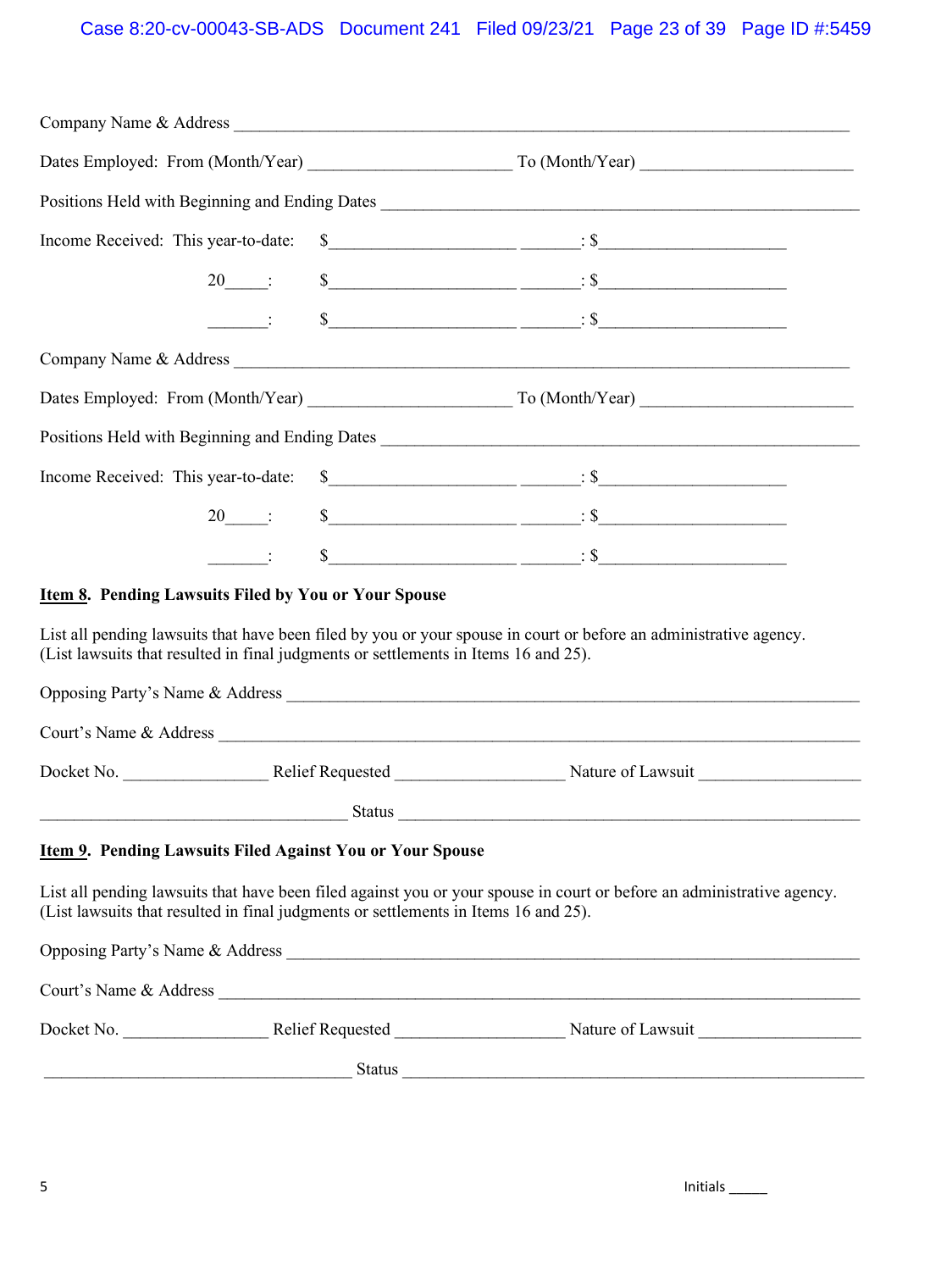#### **Item 10. Safe Deposit Boxes**

List all safe deposit boxes, located within the United States or elsewhere, held by you, your spouse, or any of your dependents, or held by others for the benefit of you, your spouse, or any of your dependents. On a separate page, describe the contents of each box.

| Owner's Name <b>Startup</b> Name & Address of Depository Institution | Box No.                                                                                                              |                                 |
|----------------------------------------------------------------------|----------------------------------------------------------------------------------------------------------------------|---------------------------------|
|                                                                      | <u> 1999 - Johann John Harry Harry Harry Harry Harry Harry Harry Harry Harry Harry Harry Harry Harry Harry Harry</u> |                                 |
| <b>Item 11. Business Interests</b>                                   |                                                                                                                      |                                 |
|                                                                      | List all businesses for which you, your spouse, or your dependents are an officer or director.                       |                                 |
|                                                                      |                                                                                                                      |                                 |
|                                                                      |                                                                                                                      |                                 |
|                                                                      |                                                                                                                      |                                 |
|                                                                      |                                                                                                                      |                                 |
|                                                                      |                                                                                                                      |                                 |
|                                                                      |                                                                                                                      | $Position(s)$ Held, and By Whom |
|                                                                      |                                                                                                                      |                                 |
|                                                                      |                                                                                                                      |                                 |
|                                                                      | Position(s) Held, and By Whom                                                                                        |                                 |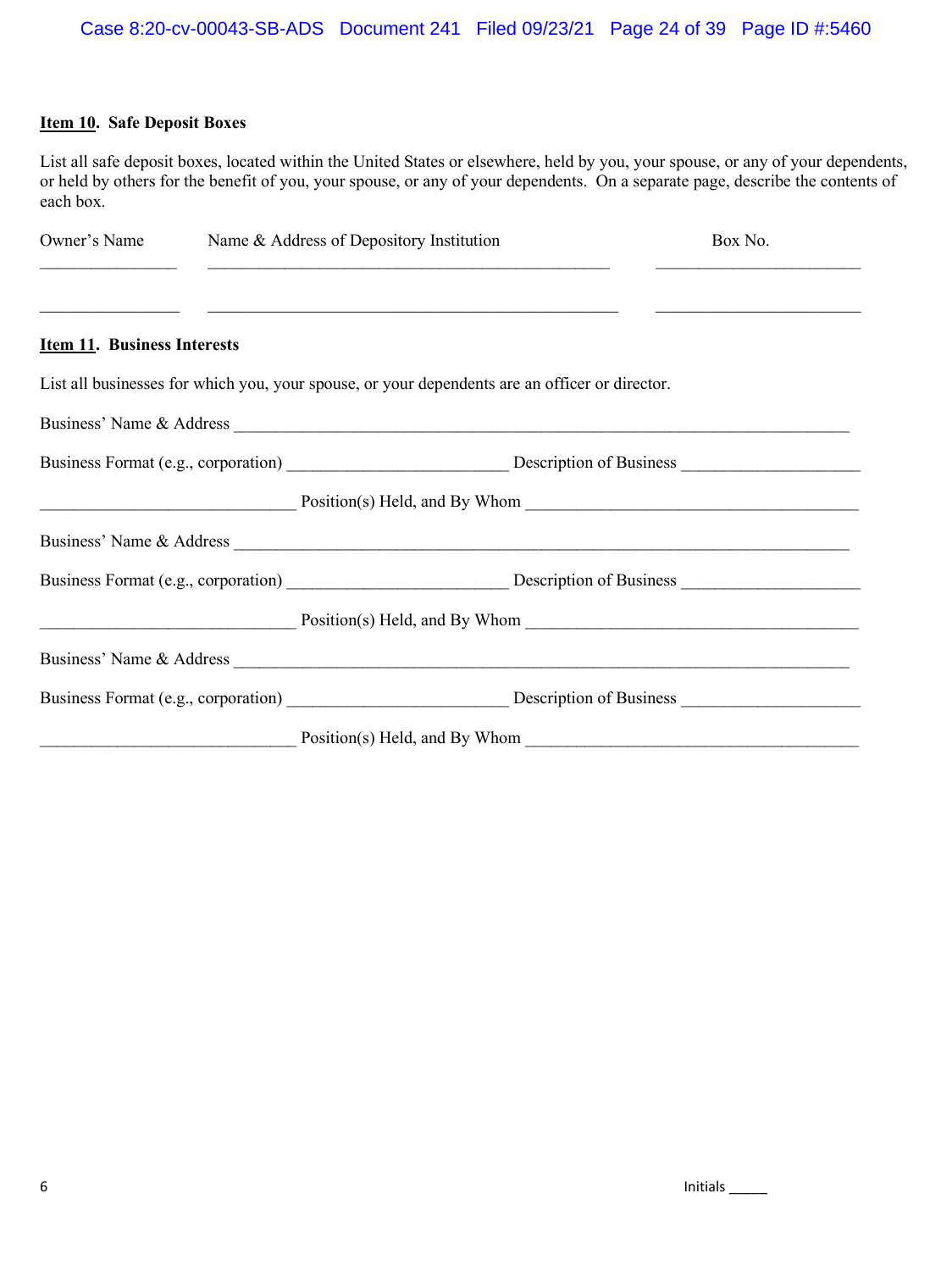#### **FINANCIAL INFORMATION: ASSETS AND LIABILITIES**

#### **REMINDER: "Assets" and "Liabilities" include ALL assets and liabilities, located within the United States or elsewhere, whether held individually or jointly.**

#### **Item 12. Cash, Bank, and Money Market Accounts**

List cash and all bank and money market accounts, including but not limited to, checking accounts, savings accounts, and certificates of deposit, held by you, your spouse, or your dependents, or held by others for the benefit of you, your spouse, or your dependents. The term "cash" includes currency and uncashed checks.

| Cash on Hand \$ | Cash Held For Your Benefit \$<br><u> 1980 - Jan Barbarat, martin d</u> |             |                        |  |  |  |  |
|-----------------|------------------------------------------------------------------------|-------------|------------------------|--|--|--|--|
| Name on Account | Name & Address of Financial Institution                                | Account No. | <b>Current Balance</b> |  |  |  |  |
|                 |                                                                        |             | $\mathbb{S}$           |  |  |  |  |
|                 |                                                                        |             | $\mathbb{S}$           |  |  |  |  |
|                 |                                                                        |             | $\mathbb{S}$           |  |  |  |  |
|                 |                                                                        |             |                        |  |  |  |  |
|                 |                                                                        |             |                        |  |  |  |  |
|                 |                                                                        |             |                        |  |  |  |  |

#### **Item 13. U.S. Government Securities**

List all U.S. Government securities, including but not limited to, savings bonds, treasury bills, and treasury notes, held by you, your spouse, or your dependents, or held by others for the benefit of you, your spouse, or your dependents.

| Name on Account | Type of Obligation | <b>Security Amount</b> | <b>Maturity Date</b> |
|-----------------|--------------------|------------------------|----------------------|
|                 |                    |                        |                      |
|                 |                    |                        |                      |

#### **Item 14. Publicly Traded Securities and Loans Secured by Them**

List all publicly traded securities, including but not limited to, stocks, stock options, registered and bearer bonds, state and municipal bonds, and mutual funds, held by you, your spouse, or your dependents, or held by others for the benefit of you, your spouse, or your dependents.

| <i>ssuer</i>          | Type of Security             | No. of Units Owned           |
|-----------------------|------------------------------|------------------------------|
| Name on Security      | Current Fair Market Value \$ | Loan(s) Against Security $\$ |
| Broker House, Address |                              | Broker Account No.           |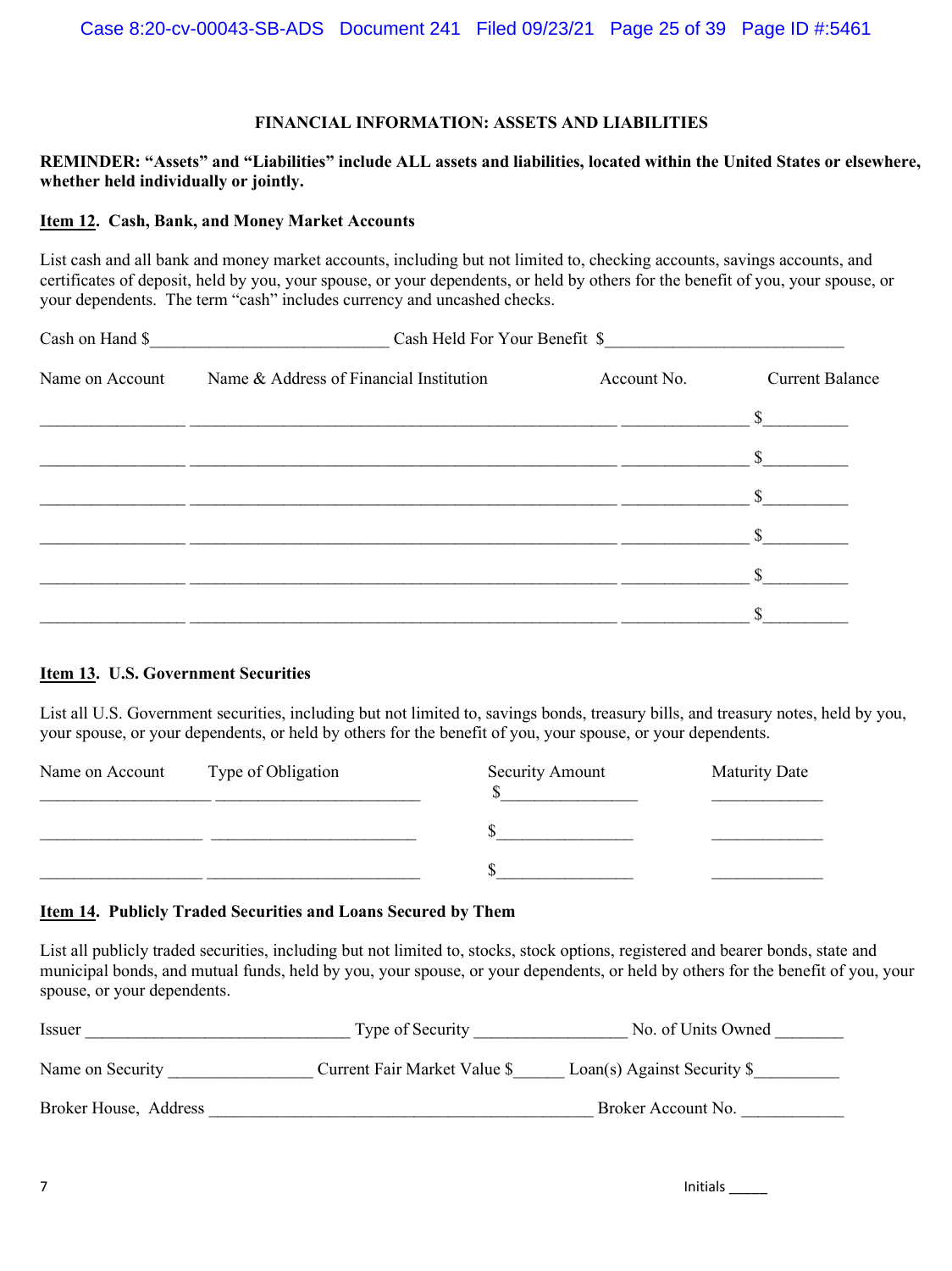#### **Item 15. Other Business Interests**

List all other business interests, including but not limited to, non-public corporations, subchapter-S corporations, limited liability corporations ("LLCs"), general or limited partnership interests, joint ventures, sole proprietorships, and oil and mineral leases, held by you, your spouse, or your dependents, or held by others for the benefit of you, your spouse, or your dependents.

|                                                 | <b>Item 16. Monetary Judgments or Settlements Owed to You, Your Spouse, or Your Dependents</b> |                                                                                                                                                                                                                                                                    |
|-------------------------------------------------|------------------------------------------------------------------------------------------------|--------------------------------------------------------------------------------------------------------------------------------------------------------------------------------------------------------------------------------------------------------------------|
|                                                 | List all monetary judgments or settlements owed to you, your spouse, or your dependents.       |                                                                                                                                                                                                                                                                    |
|                                                 |                                                                                                | Opposing Party's Name & Address                                                                                                                                                                                                                                    |
|                                                 |                                                                                                |                                                                                                                                                                                                                                                                    |
|                                                 |                                                                                                |                                                                                                                                                                                                                                                                    |
|                                                 |                                                                                                |                                                                                                                                                                                                                                                                    |
|                                                 | <b>Item 17. Other Amounts Owed to You, Your Spouse, or Your Dependents</b>                     |                                                                                                                                                                                                                                                                    |
|                                                 | List all other amounts owed to you, your spouse, or your dependents.                           |                                                                                                                                                                                                                                                                    |
|                                                 |                                                                                                |                                                                                                                                                                                                                                                                    |
|                                                 |                                                                                                | Original Amount Owed \$___________________Current Amount Owed \$___________________ Monthly Payment \$____________                                                                                                                                                 |
| <b>Item 18. Insurance Policies</b>              |                                                                                                |                                                                                                                                                                                                                                                                    |
| legal fees or any remedies entered against you. |                                                                                                | List all insurance policies, held by you, your spouse, or your dependents, including any life insurance policies, and riders, and<br>any other policy that you, your spouse or your dependents, would receive reimbursement or indemnification for related to your |
|                                                 |                                                                                                | Insurance Company's Name, Address, & Telephone No. 2008. [1] All the Company's Name, Address, & Telephone No. 2016.                                                                                                                                                |
|                                                 |                                                                                                |                                                                                                                                                                                                                                                                    |
|                                                 |                                                                                                |                                                                                                                                                                                                                                                                    |
|                                                 |                                                                                                | Insurance Company's Name, Address, & Telephone No. 2008. [1] All the Company's Name, Address, & Telephone No. 2016.                                                                                                                                                |
|                                                 |                                                                                                |                                                                                                                                                                                                                                                                    |
|                                                 |                                                                                                | Surrender Value \$                                                                                                                                                                                                                                                 |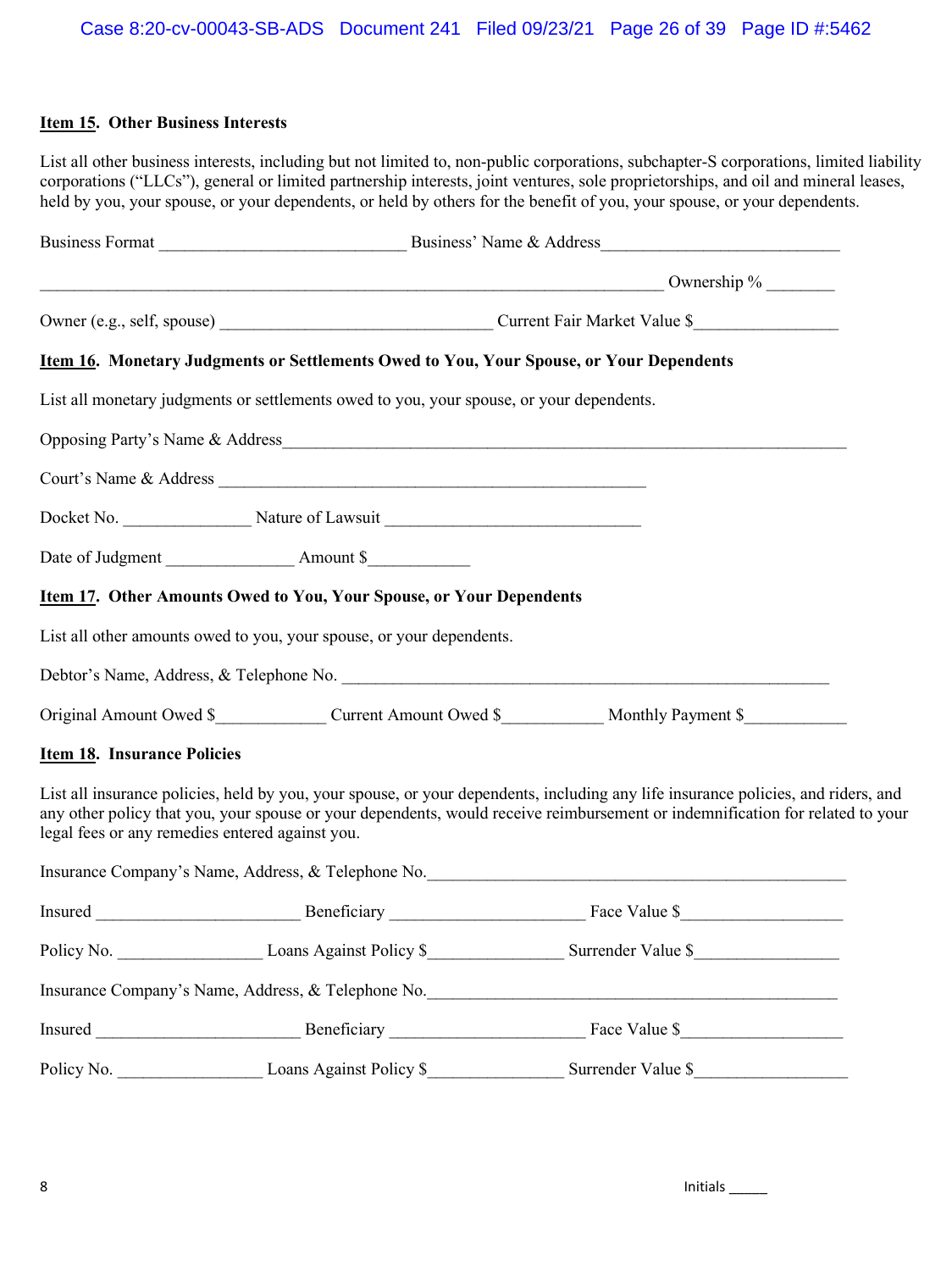#### **Item 19. Deferred Income Arrangements**

List all deferred income arrangements, including but not limited to, deferred annuities, pensions plans, profit-sharing plans, 401(k) plans, IRAs, Keoghs, and other retirement accounts, held by you, your spouse, or your dependents, or held by others for the benefit of you, your spouse, or your dependents.

| Name on Account | Type of Plan                                             | Date Established |
|-----------------|----------------------------------------------------------|------------------|
|                 | Trustee or Administrator's Name, Address & Telephone No. |                  |
| Account No.     | Surrender Value \$                                       |                  |
| Name on Account | Type of Plan                                             | Date Established |
|                 | Trustee or Administrator's Name, Address & Telephone No. |                  |
| Account No.     | Surrender Value \$                                       |                  |

#### **Item 20. Personal Property**

List all personal property, by category, whether held for personal use or for investment, including but not limited to, furniture and household goods of value, computer equipment, electronics, coins, stamps, artwork, gemstones, jewelry, bullion, other collectibles, copyrights, patents, and other intellectual property, held by you, your spouse, or your dependents, or held by others for the benefit of you, your spouse, or your dependents.

| Property Category<br>(e.g., artwork, jewelry) | Name of Owner | Property Location | Acquisition<br>Cost | Current<br>Value |
|-----------------------------------------------|---------------|-------------------|---------------------|------------------|
|                                               |               |                   |                     |                  |
|                                               |               | \$                |                     |                  |
|                                               |               |                   |                     |                  |
|                                               |               | ъ                 |                     |                  |
|                                               |               |                   |                     |                  |

#### **Item 21. Cars, Trucks, Motorcycles, Boats, Airplanes, and Other Vehicles**

List all cars, trucks, motorcycles, boats, airplanes, and other vehicles owned or operated by you, your spouse, or your dependents, or held by others for the benefit of you, your spouse, or your dependents.

| Vehicle Type                  | Make             | Model                   | Year                           |
|-------------------------------|------------------|-------------------------|--------------------------------|
| Registered Owner's Name       |                  |                         | Registration State & No.       |
| Address of Vehicle's Location |                  |                         |                                |
| Purchase Price \$             | Current Value \$ |                         | Account/Loan No.               |
| Lender's Name and Address     |                  |                         |                                |
| Original Loan Amount \$<br>9  |                  | Current Loan Balance \$ | Monthly Payment \$<br>Initials |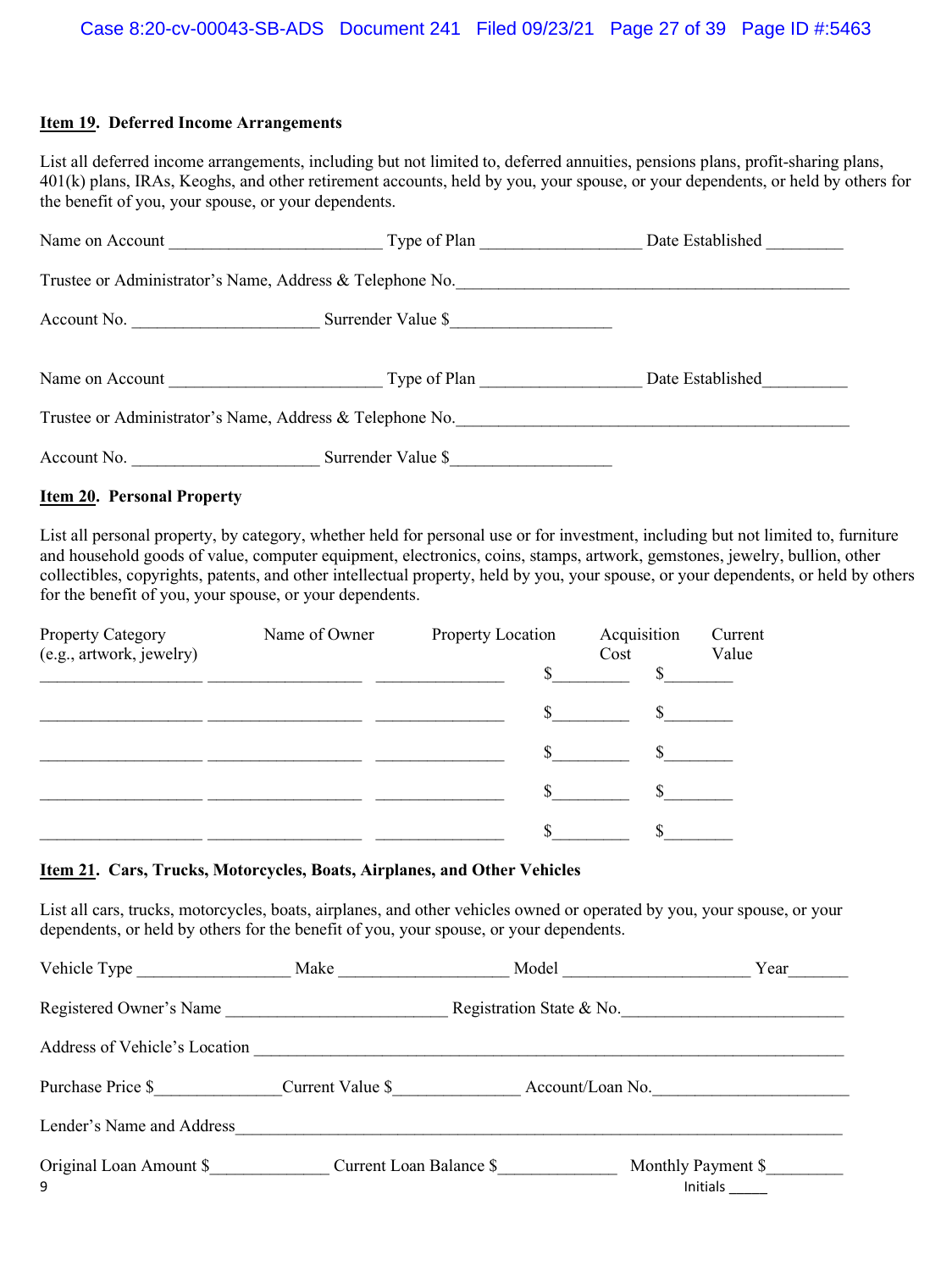| Item 22. Real Property |                                                                                              |  |                                                                                                                                                                                                                                    |
|------------------------|----------------------------------------------------------------------------------------------|--|------------------------------------------------------------------------------------------------------------------------------------------------------------------------------------------------------------------------------------|
| dependents.            |                                                                                              |  | List all real estate held by you, your spouse, or your dependents, or held by others for the benefit of you, your spouse, or your                                                                                                  |
|                        |                                                                                              |  |                                                                                                                                                                                                                                    |
|                        |                                                                                              |  |                                                                                                                                                                                                                                    |
|                        |                                                                                              |  | Acquisition Date <b>Mate Example 2 and 2 and 3 and 3 and 3 and 3 and 4 and 4 and 4 and 4 and 4 and 4 and 4 and 4 and 4 and 4 and 4 and 4 and 4 and 4 and 4 and 4 and 4 and 4 and 4 and 4 and 4 and 4 and 4 and 4 and 4 and 4 a</b> |
|                        |                                                                                              |  | Basis of Valuation example 2012 Loan or Account No.                                                                                                                                                                                |
|                        |                                                                                              |  |                                                                                                                                                                                                                                    |
|                        | Current Balance On First Mortgage \$_________________________ Monthly Payment \$____________ |  |                                                                                                                                                                                                                                    |
|                        | Other Loan(s) (describe) Current Balance \$                                                  |  |                                                                                                                                                                                                                                    |
|                        |                                                                                              |  |                                                                                                                                                                                                                                    |
|                        |                                                                                              |  |                                                                                                                                                                                                                                    |
|                        |                                                                                              |  |                                                                                                                                                                                                                                    |
|                        |                                                                                              |  | Acquisition Date <b>Mate Example 2 and 2 and 3 and 3 and 3 and 3 and 3 and 4 and 4 and 4 and 4 and 4 and 4 and 4 and 4 and 4 and 4 and 4 and 4 and 4 and 4 and 4 and 4 and 4 and 4 and 4 and 4 and 4 and 4 and 4 and 4 and 4 a</b> |
|                        |                                                                                              |  | Basis of Valuation<br><u>Example 2014</u> Loan or Account No.                                                                                                                                                                      |
|                        |                                                                                              |  |                                                                                                                                                                                                                                    |
|                        | Current Balance On First Mortgage \$_________________________ Monthly Payment \$___________  |  |                                                                                                                                                                                                                                    |
|                        |                                                                                              |  |                                                                                                                                                                                                                                    |
| 10                     |                                                                                              |  | $Initials$ <sub>______</sub>                                                                                                                                                                                                       |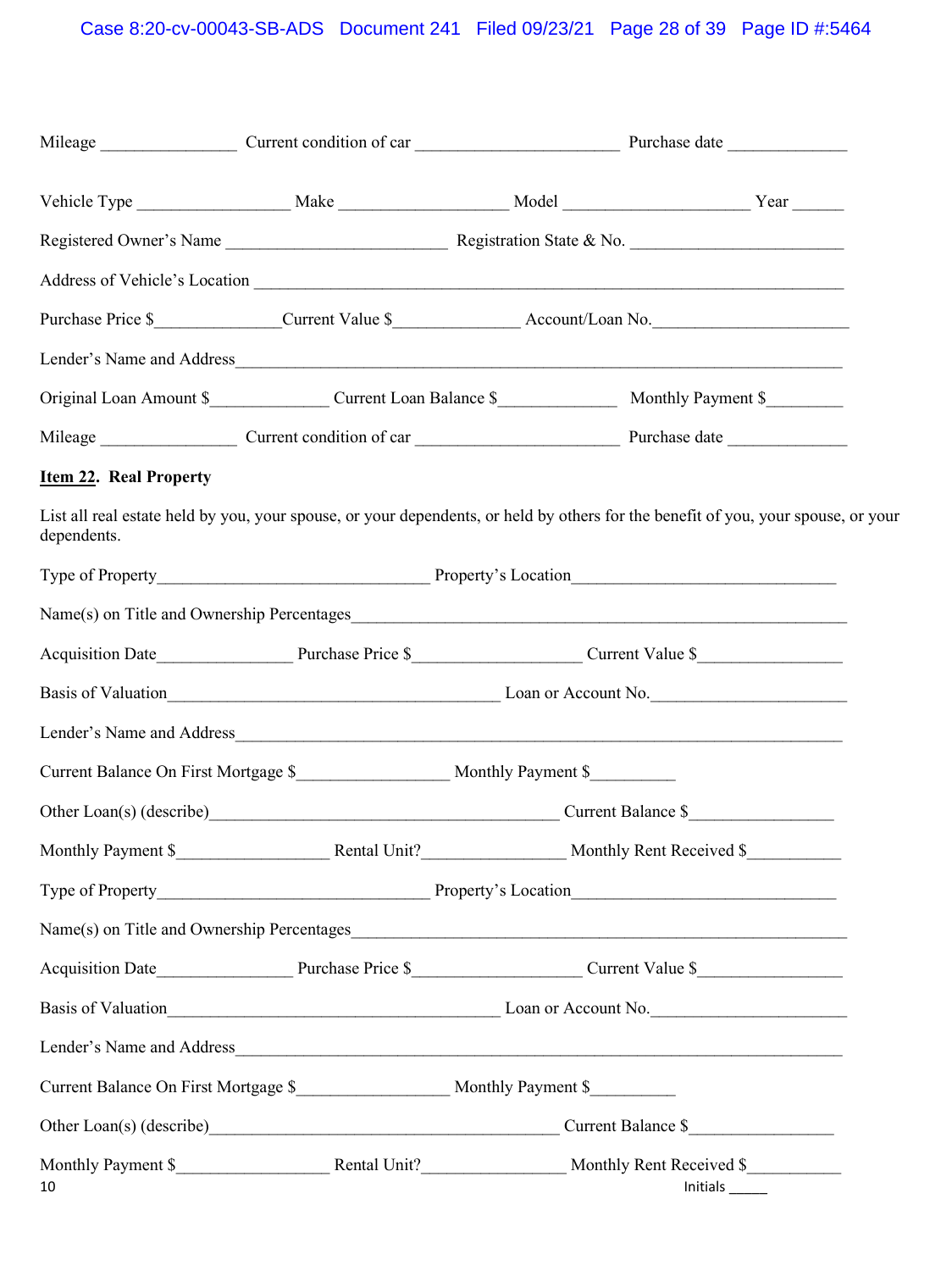#### **Item 23. Digital Assets**

Have you used or held a Digital Asset, including but not limited to cryptocurrencies, tokens (e.g. security tokens, non-fungible tokens, utility tokens, e-Money tokens), stablecoins, and/or smart contracts Yes/No

This Digital Asset section does NOT request that you provide information necessary to transfer, dispose of or otherwise exert control over the digital asset.

If yes, and the value of the asset is greater than \$2,500, list and describe all Digital Assets<sup>1</sup>, including but not limited to all cryptocurrency, tokens (e.g. security tokens, non-fungible tokens, utility tokens, e-Money tokens), stablecoins, and smart contracts held or used by you, your spouse, or your dependents.

Provide a copy of account statements received or available from a cryptocurrency exchange, IRS forms 1099-K, 1099-B or 1099-MISC received from a cryptocurrency exchange, or a money services business, and include Form 8949, as filed with your tax returns (see also, Item 29. Tax Returns).

In response, please include the name of the Digital Asset, amount (number of coins/tokens), acquisition date, acquisition value, disposition date; and identify how the company received each Digital Asset, whether transferred, retrieved, exchanged, purchased or otherwise acquired in exchange for value.

| Name of<br><b>Digital Asset</b><br>and Symbol | Description<br>of Digital<br>Asset (e.g. | Amount<br>(e.g.,<br>number of | <b>Acquisition</b><br>Date | <b>Acquisition</b><br>Value (USD) | <b>Disposition</b><br>Date | <b>Disposition</b><br>Value<br>(USD) | How<br><b>Sent/Received</b><br>(e.g.     |
|-----------------------------------------------|------------------------------------------|-------------------------------|----------------------------|-----------------------------------|----------------------------|--------------------------------------|------------------------------------------|
| (e.g.,<br>Bitcoin,<br>Ether)                  | coin,<br>security<br>token,              | coins,<br>tokens)             |                            |                                   |                            |                                      | transferred,<br>retrieved,<br>exchanged, |
|                                               | stablecoin)                              |                               |                            |                                   |                            |                                      | purchased,<br>etc.)                      |
|                                               |                                          |                               |                            |                                   |                            |                                      |                                          |
|                                               |                                          |                               |                            |                                   |                            |                                      |                                          |
|                                               |                                          |                               |                            |                                   |                            |                                      |                                          |

List all exchanges, including centralized and decentralized (e.g. peer-to-peer exchanges) exchanges, where the company engaged in Digital Asset transactions and the wallet where the digital asset is stored.

In response to this section, include the name and description of the exchange, any account number for the affiliated exchange and the amounts of assets currently held at the exchange.

Also include, all wallets where the Digital Asset is stored, including the wallet address/identifier, whether the wallet is hosted or un-hosted, the type of wallet (e.g. mobile, desktop, hardware, or other cold wallet); and, if an un-hosted wallet, provide the physical address and digital identifiers for that wallet.

| <b>Name of Digital</b><br><b>Asset/Symbol</b><br>(e.g., Bitcoin,<br>Ether) | Name and<br><b>Description of</b><br><b>Exchange</b> | Account<br><b>Numbers</b> | <b>Wallet</b><br><b>Address/Identifier</b><br><b>And/or Physical</b><br><b>Address</b> | <b>Wallet</b><br>Description,<br>including<br><b>Type and</b><br>Hosted/Un-<br><b>Hosted</b> | <b>Amount and kind</b><br>of Assets Held<br>(number and name)<br>of each kind of<br>coins/tokens) |
|----------------------------------------------------------------------------|------------------------------------------------------|---------------------------|----------------------------------------------------------------------------------------|----------------------------------------------------------------------------------------------|---------------------------------------------------------------------------------------------------|
|                                                                            |                                                      |                           |                                                                                        |                                                                                              |                                                                                                   |

<sup>&</sup>lt;sup>1</sup> The term "Digital Asset," as used in this document, refers to an asset that is issued and transferred using distributed ledger or blockchain technology, including, but not limited to, "cryptocurrency," "virtual currency," "coins," "stablecoins," and "tokens." (in part from https://www.sec.gov/files/dlt-framework.pdf)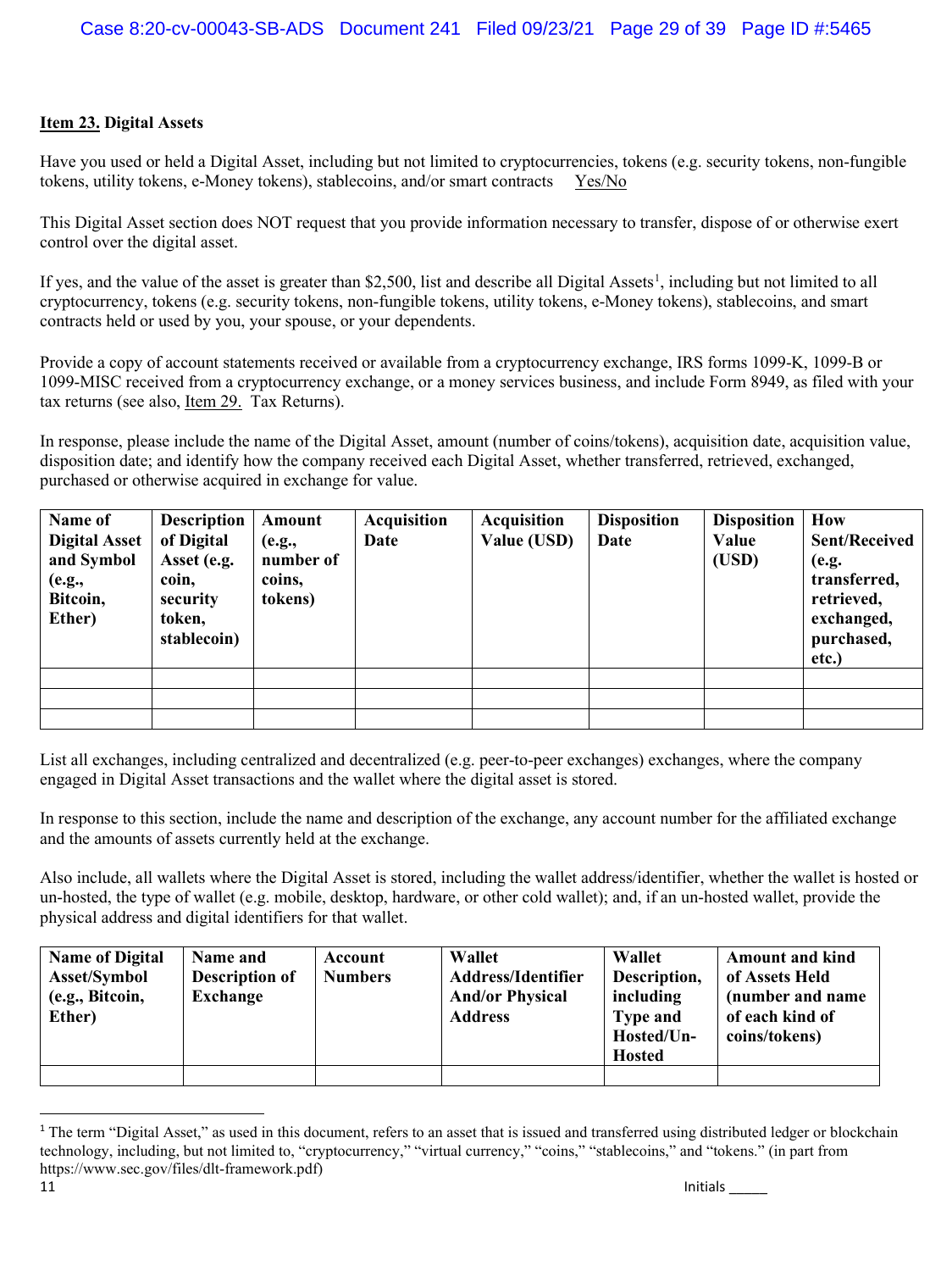For all transactions effected by a peer-to-peer, decentralized exchange, provide all HASH or Transaction IDs, all Public Keys, and any other identifiers:

| <b>Name of Digital</b><br>Asset/Symbol (e.g.,<br>Bitcoin, Ether) | <b>Amount and kind</b><br>of Assets Held<br>(number and name)<br>of each kind of<br>coins/tokens) | <b>HASH/Transaction</b><br><b>IDs</b> | <b>Public Keys</b> | <b>Other Identifiers</b> |
|------------------------------------------------------------------|---------------------------------------------------------------------------------------------------|---------------------------------------|--------------------|--------------------------|
|                                                                  |                                                                                                   |                                       |                    |                          |
|                                                                  |                                                                                                   |                                       |                    |                          |
|                                                                  |                                                                                                   |                                       |                    |                          |

Did you over the last three years, or do you presently, participate in any crypto-mining and staking or crypto lending? Yes/No

Please list all additional income received from Digital Asset-related activity, including income from crypto-mining and staking, airdrops, hard forks and crypto lending interest:

Please list all smart contracts that you have entered into in exchange for any income, future income, or an asset:

For each smart contract that the company has entered into, provide the description of the contract, amount, electronic signature date, current value, description of the oracle, and the blockchain and/or distributed ledger where the smart contract has been or will be executed, in the below table:

| <b>Description</b> | Amount | Electronic<br><b>Signature Date</b> | <b>Current Value</b><br>$(in$ USD $)$ | <b>Oracle</b> | DTL/Blockchain |
|--------------------|--------|-------------------------------------|---------------------------------------|---------------|----------------|
|                    |        |                                     |                                       |               |                |
|                    |        |                                     |                                       |               |                |

#### **Item 24. Other Assets**

List all other assets not identified above, held by you, your spouse, or your dependents, including but not limited to, patents and other intellectual property.

| Description | Location | Acquisition Current<br>Cost Value |  |
|-------------|----------|-----------------------------------|--|
|             |          |                                   |  |
|             |          |                                   |  |
|             |          |                                   |  |
|             |          |                                   |  |
|             |          |                                   |  |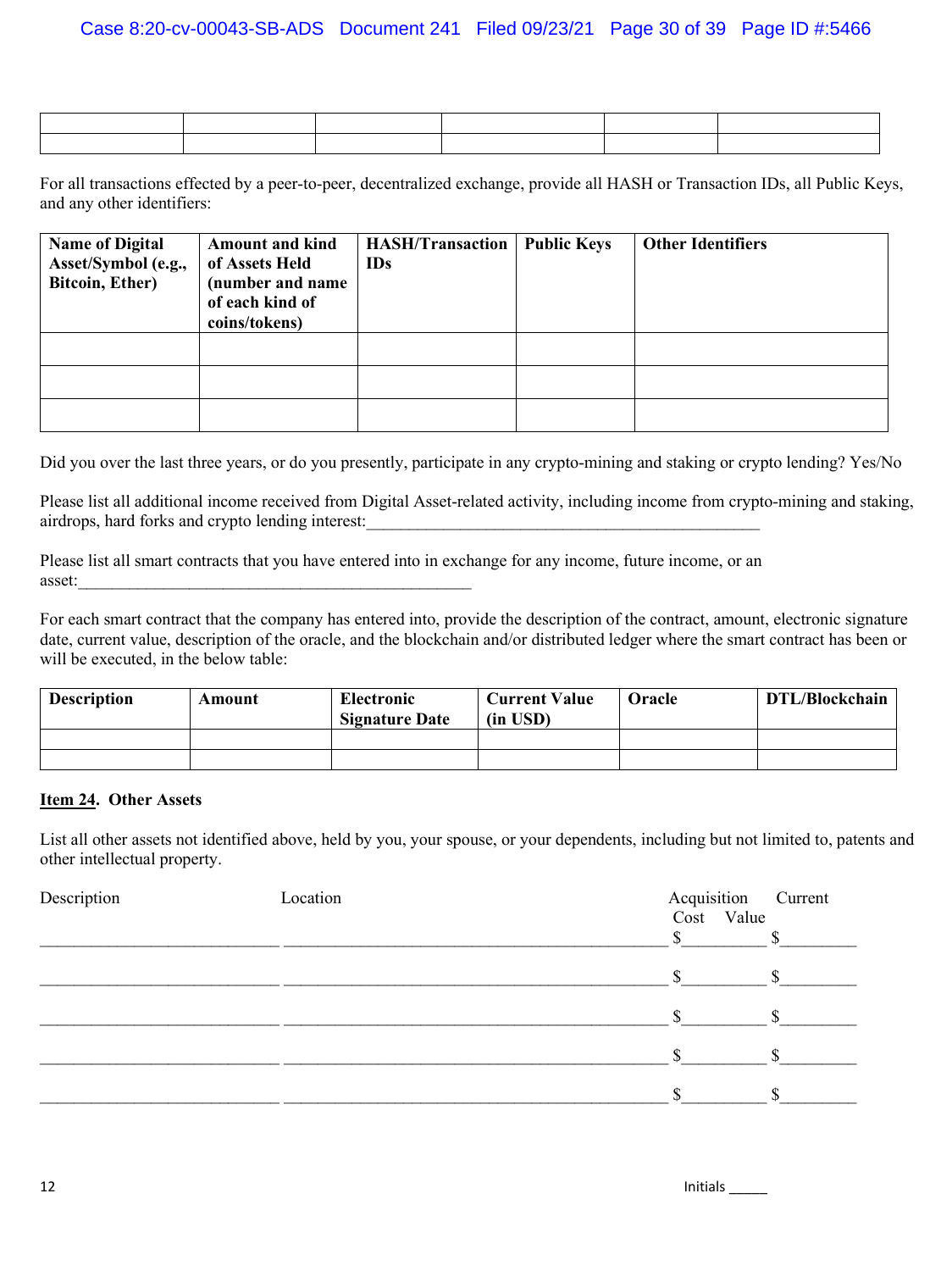#### **Item 25. Credit Cards**

List each credit card held by you, your spouse, or your dependents. Also list any other credit cards that you, your spouse, or your dependents use.

| Name of Credit Card (e.g., Visa,<br>MasterCard, Department Store) | Account No. | Account | $Name(s)$ on<br>Balance | Minimum<br>Current<br>Monthly Payment |
|-------------------------------------------------------------------|-------------|---------|-------------------------|---------------------------------------|
|                                                                   |             |         |                         |                                       |
|                                                                   |             |         | \$.                     |                                       |
|                                                                   |             |         |                         |                                       |
|                                                                   |             |         |                         |                                       |
|                                                                   |             |         |                         |                                       |
|                                                                   |             |         |                         |                                       |

#### **Item 26. Taxes Payable**

List all taxes, such as income taxes or real estate taxes, owed by you, your spouse, or your dependents.

| Type of Tax<br>\$ | Amount Owed | Year Incurred |  |
|-------------------|-------------|---------------|--|
|                   |             |               |  |
|                   |             |               |  |
|                   |             |               |  |

#### **Item 27. Judgments or Settlements Owed**

List all judgments or settlements owed by you, your spouse, or your dependents.

| Opposing Party's Name & Address |                   |
|---------------------------------|-------------------|
| Court's Name & Address          |                   |
| Docket No.                      | Nature of Lawsuit |

Date Amount \$

#### **Item 28. Other Loans and Liabilities**

List all other loans or liabilities in your, your spouse's, or your dependents' names.

| Name $\&$<br>Lender/Creditor<br>Address of |       |
|--------------------------------------------|-------|
| 13                                         | tals. |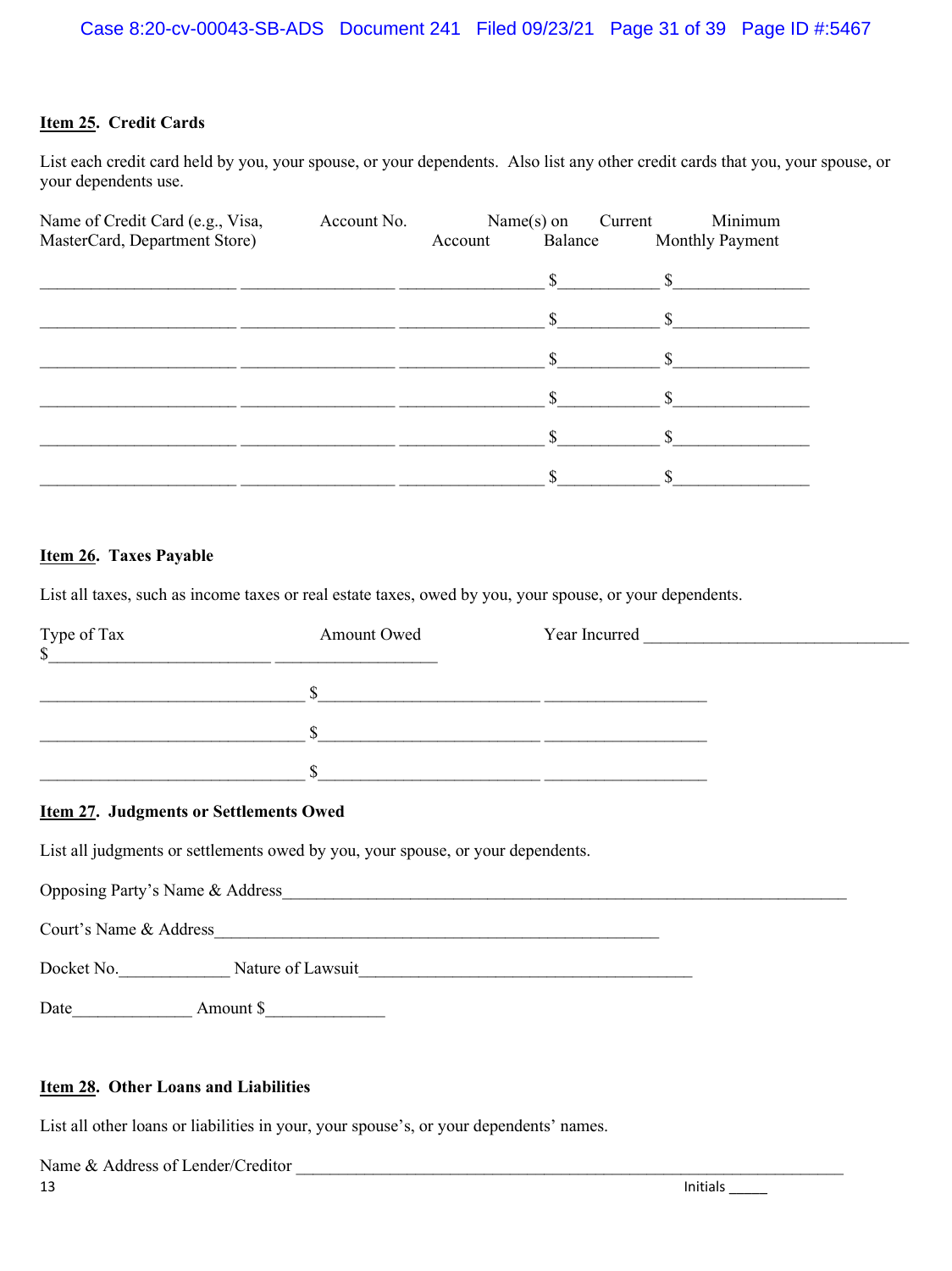## Case 8:20-cv-00043-SB-ADS Document 241 Filed 09/23/21 Page 32 of 39 Page ID #:5468

| Date of Liability                 | Amount Borrowed \$   |  | Current Balance \$                    |  |
|-----------------------------------|----------------------|--|---------------------------------------|--|
| Payment Amount \$                 |                      |  |                                       |  |
| Name & Address of Lender/Creditor |                      |  |                                       |  |
|                                   |                      |  | $Name(s)$ on Liability                |  |
| Date of Liability                 |                      |  | Amount Borrowed \$ Current Balance \$ |  |
| Payment Amount \$                 | Frequency of Payment |  |                                       |  |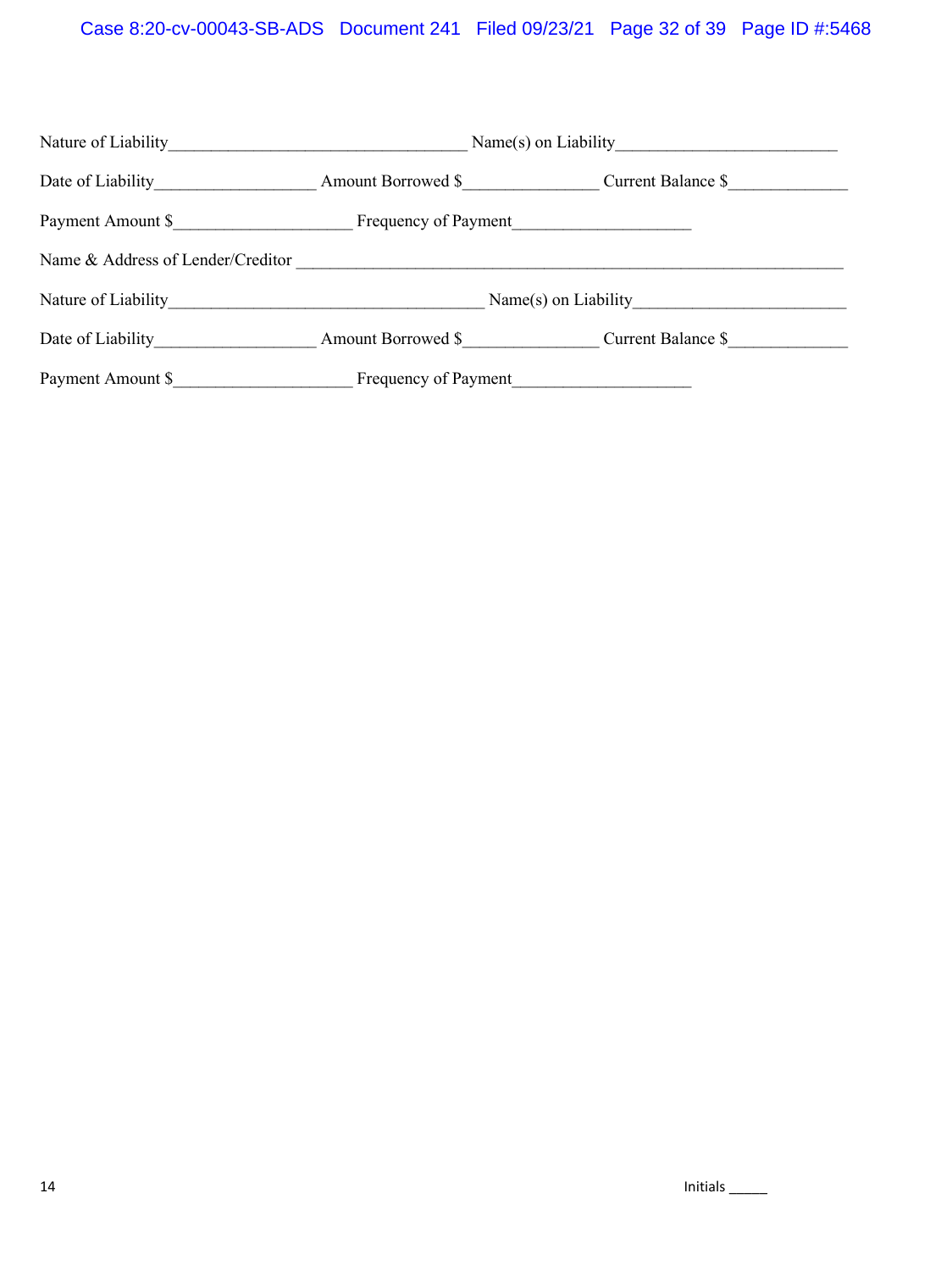#### **OTHER FINANCIAL INFORMATION**

#### **Item 29. Tax Returns**

List all federal tax returns that were filed during the last three years by or on behalf of you, your spouse, or your dependents. Provide a copy of each signed tax return that was filed during the last three years, including amendments (if any).

| Tax Year | Name(s) on Return | Refund Expected |
|----------|-------------------|-----------------|
|          |                   |                 |
|          |                   |                 |
|          |                   |                 |

#### **Item 30. Applications for Credit**

List all applications for bank loans or other extensions of credit that you, your spouse, or your dependents have submitted within the last two years. Provide a copy of each application, including all attachments.

| Name(s) on Application | Name & Address of Lender |  |
|------------------------|--------------------------|--|
|                        |                          |  |
|                        |                          |  |

#### **Item 31. Trusts and Escrows**

List all trusts, escrows or other entities holding funds or other assets for which you, your spouse, or dependents have any benefit or legal interest in, directly or indirectly. Provide copies of all documents related to the creation, control or administration of the entity and the assets in the entity, and any amendments. For each entity list:

Name and Address of the trust:

Name and Address of any Trustee, Escrow Agent or other person with authority over the entity or its assets including any person with dominion, use, administrative control or ownership of the subject assets and identify that person's role:

Date Established and any date of amendments:\_\_\_\_\_\_\_\_\_\_\_\_\_\_\_\_\_\_\_\_\_\_\_\_\_\_\_\_\_\_\_\_\_\_\_\_\_\_\_\_\_\_\_\_\_\_\_\_\_\_\_\_\_

| Name and Address of any Settlor, Grantor or other persons who have at any time conveyed assets to the |  |
|-------------------------------------------------------------------------------------------------------|--|
| entity:                                                                                               |  |

 $\_$  , and the contribution of the contribution of the contribution of the contribution of  $\mathcal{L}_\text{max}$ 

Name and Address of any Protector or other persons capable of directing the actions of any party that is administering the entity:

Name and Address of any Beneficiary or other person that can receive any value or benefit from the entity:

The present market value of the assets with a description of how that value was  $\text{calculated:}$ 

A description of any uses made of the assets while situated in the entity, including but not limited to any loans from the assets or use of the assets as collateral or guaranty or any investments or income involving the assets: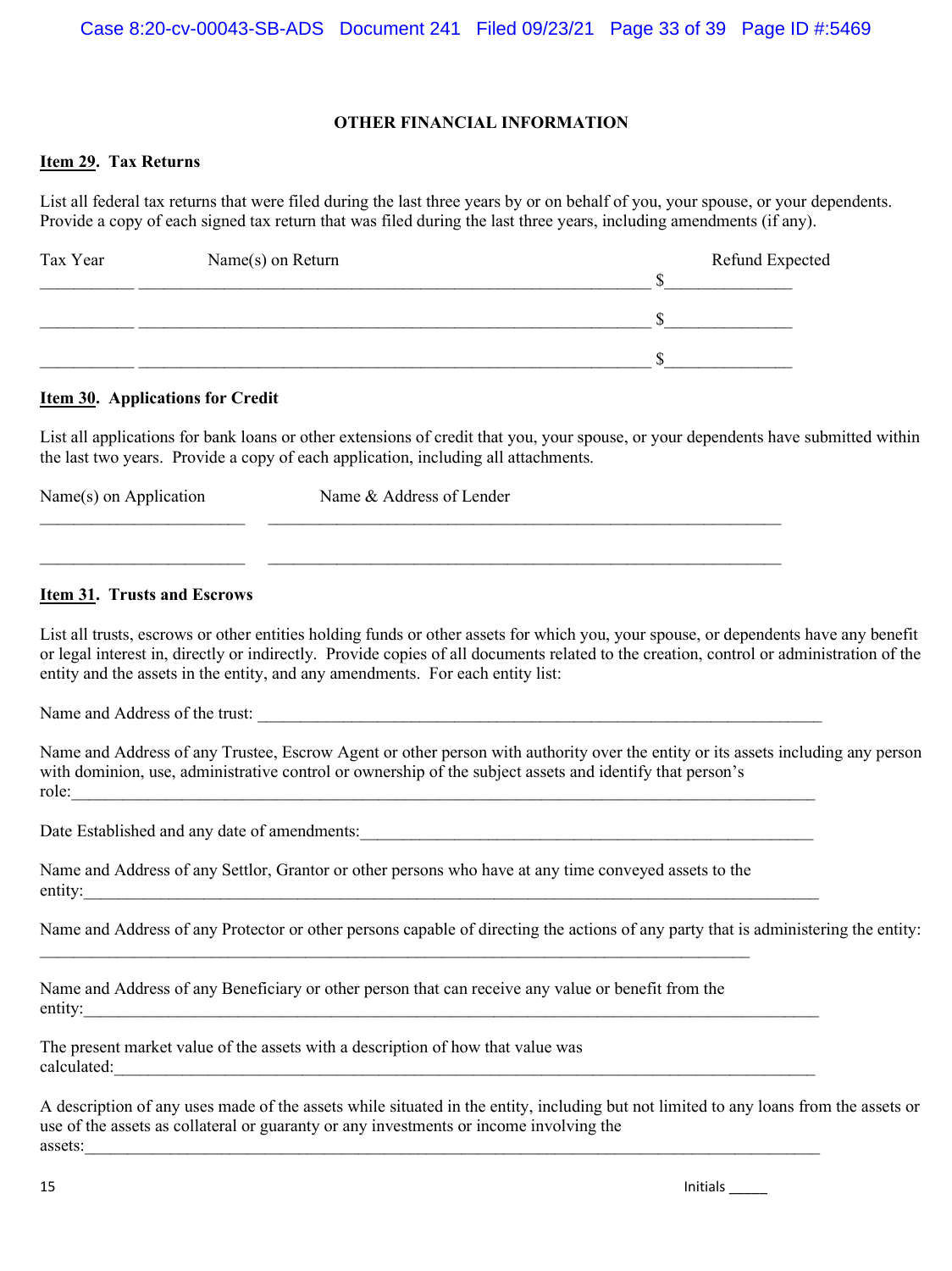| Case 8:20-cv-00043-SB-ADS Document 241 Filed 09/23/21 Page 34 of 39 Page ID #:5470 |  |  |  |  |
|------------------------------------------------------------------------------------|--|--|--|--|
|------------------------------------------------------------------------------------|--|--|--|--|

## **Item 32. Transfers of Assets**

List all payments, transfers, or assignments of assets worth more than \$2,500, in the aggregate, to any individual or entity during the previous three years. For each such person, state the total amount transferred during that period.

| Transferee's Name, Address, & Relationship | Property<br>Transferred | Aggregate<br>Value Date | Transfer | Type of Transfer<br>(e.g., Loan, Gift) |
|--------------------------------------------|-------------------------|-------------------------|----------|----------------------------------------|
|                                            | <sup>\$</sup>           |                         |          |                                        |
|                                            | \$                      |                         |          |                                        |
|                                            | \$                      |                         |          |                                        |
|                                            | \$                      |                         |          |                                        |
|                                            | \$                      |                         |          |                                        |

## **Item 33. Foreign Assets and Liabilities**

In any location outside of the United States, do you, or your spouse, or your dependents have any of the following:

Do you, your spouse, or your dependents have, in any location outside of the United States, any assets not otherwise identified in this disclosure (including, but not limited to real estate, bank accounts, investments, or other financial products)?

Do you, your spouse or your dependents have, in any location outside of the United States, any liabilities not otherwise identified in this disclosure (including, but not limited to liens, credit card debt or other financial obligations)?

If yes, to any of the above, please separately list below each asset and liability category, their location, the acquisition cost and current value. Please include a copy of all Reports of Foreign Bank and Financial Accounts (FBAR) filings.

| <b>Asset Category</b> | <b>Asset Location</b>     | Acquisition<br>Cost<br>$\mathcal{S}$ | Current<br>Value<br>$\mathbb{S}$ |
|-----------------------|---------------------------|--------------------------------------|----------------------------------|
|                       |                           | $\mathcal{S}$                        | $\mathbb{S}$                     |
|                       |                           | $\mathbb{S}$                         | \$                               |
|                       |                           | $\mathbb{S}$                         | <sup>\$</sup>                    |
| Liability Category    | <b>Liability Location</b> | Acquisition<br>Cost<br>\$            | Current<br>Value<br>\$.          |
|                       |                           | \$                                   | $\mathbb{S}$                     |
|                       |                           | \$                                   |                                  |
| 16                    |                           | \$<br>Initials                       | $\mathcal{S}$                    |

## Yes/No

Yes/No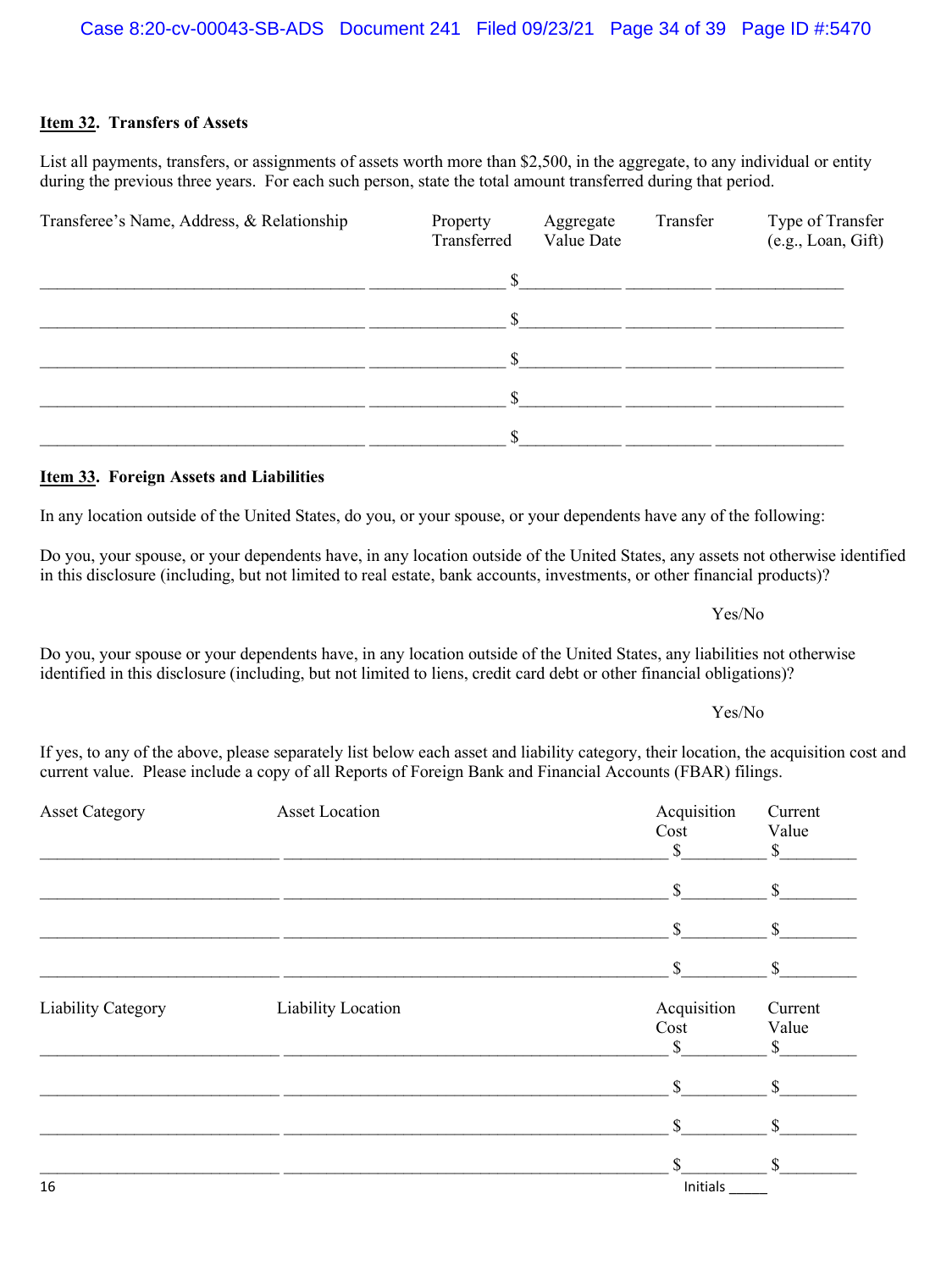#### **Item 34. Foreign Positions**

Have you, your spouse or your dependents been involved in the creation of, or have any interest in, any asset or entity located outside the United States? Yes/No

Have you, your spouse or your dependents, in the last three years, transferred or been involved in the transfer of any income or assets to any entity outside the United States? Yes/No

Do you, your spouse or your dependents hold any corporate office or partnership in any entity located outside the United States? Yes/No

Are you, your spouse or your dependents the trustee, escrow agent or similar role in any trust or similar entity outside the United States? Yes/No

If yes to any of the above, please separately list below the assets and their value, the recipient or transferee entity of the assets, the country under which such entity is organized and your, your spouse, or your dependent's position with such entity. Please include a copy of all organizing or controlling documents and any amendments for each such entity.

Name of Entity or Trust Country

#### **Item 35. Credit Report**

Provide a copy of you and your spouse's most recent credit report, within the last 60 days upon receipt of this form, from a credit bureau.

 $\_$ 

 $\_$  , and the set of the set of the set of the set of the set of the set of the set of the set of the set of the set of the set of the set of the set of the set of the set of the set of the set of the set of the set of th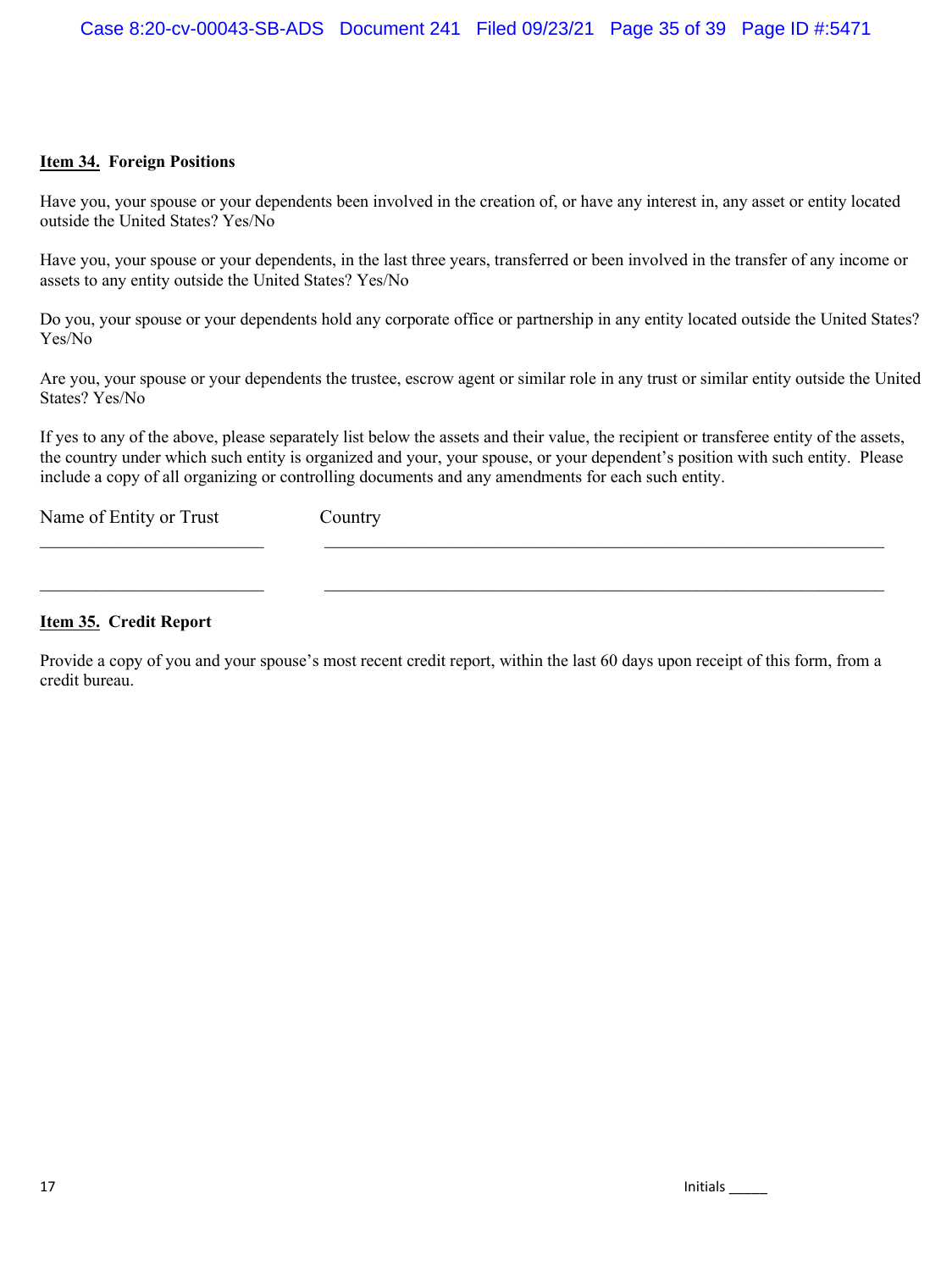## **SUMMARY FINANCIAL SCHEDULES**

## **Item 36. Combined Balance Sheet for You, Your Spouse, and Your Dependents**

| <b>ASSETS</b>                     | <b>LIABILITIES</b>            |
|-----------------------------------|-------------------------------|
| Cash on Hand (Item 12)            | Credit Cards (Item 25)        |
| Cash in Financial Institutions    | Motor Vehicles - Liens (Item  |
| (Item 12)                         | 21)                           |
| <b>U.S. Government Securities</b> | Real Property -               |
| (Item 13)                         | Encumbrances (Item 22)        |
| <b>Publicly Traded Securities</b> | Loans Against Publicly        |
| (Item 14)                         | Traded Securities (Item 14)   |
| <b>Other Business Interests</b>   | Taxes Payable (Item 26)       |
| (Item 15)                         |                               |
| Judgments or Settlements          | Judgments or Settlements      |
| Owed to You (Item 16)             | Owed (Item 27)                |
| Other Amounts Owed to You         |                               |
| (Item 17)                         |                               |
| Surrender Value of Life           | Other Loans and Liabilities   |
| Insurance (Item 18)               | (Item 28)                     |
| Deferred Income                   | Foreign Liabilities (Item 34) |
| Arrangements (Item 19)            |                               |
| Personal Property (Item 20)       | Other Liabilities (Itemize):  |
| Motor Vehicles (Item 21)          |                               |
| Real Property (Item 22)           |                               |
| Digital Assets (Item 23)          |                               |
| Foreign Assets (Item 34)          |                               |
| Other Assets (Itemize):           |                               |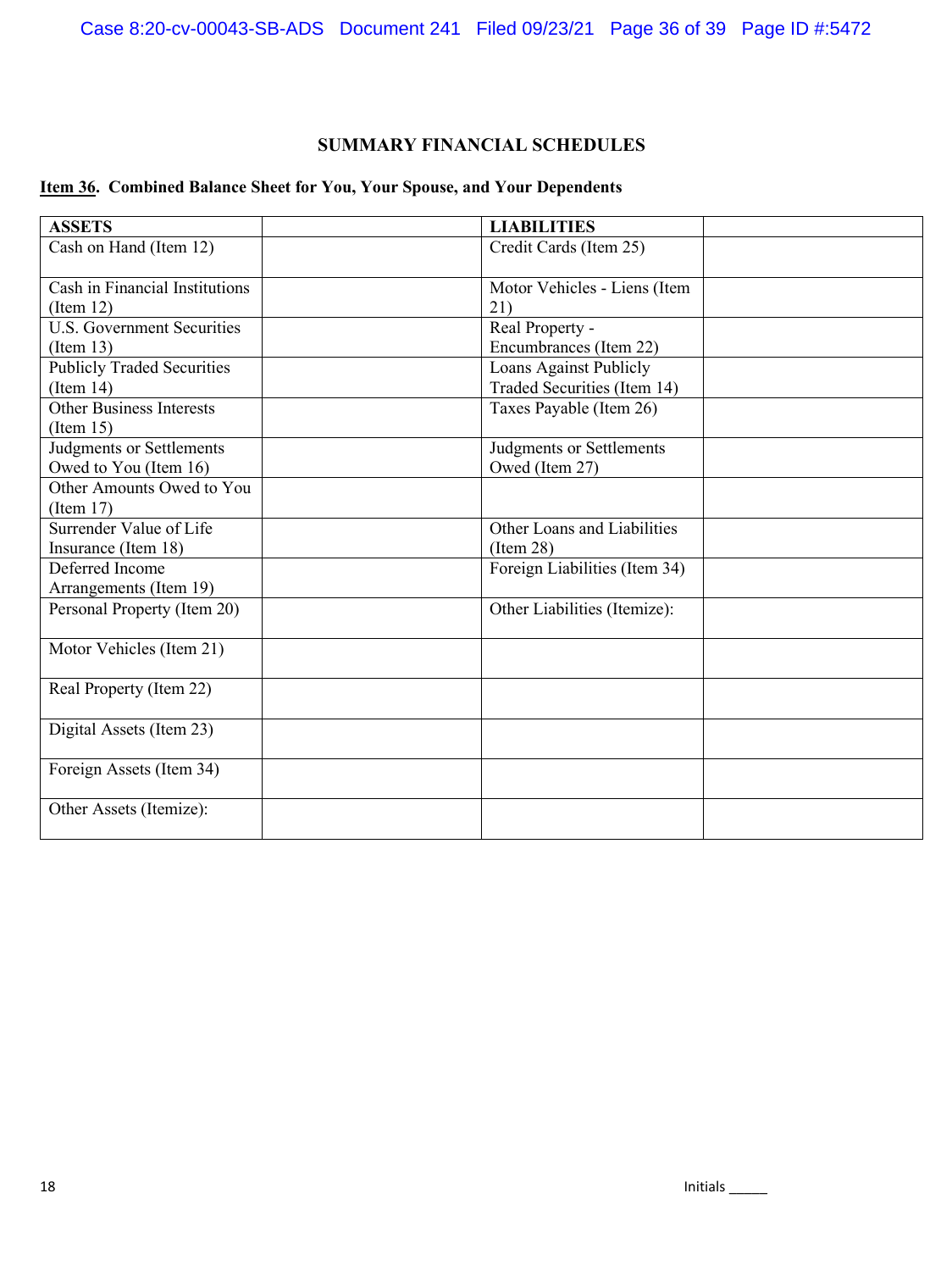#### **Item 37. Combined Average Monthly Income and Expenses for You, Your Spouse, and Your Dependents for the Last 6 Months**

Provide the average monthly income and expenses for you, your spouse, and your dependents for the last 6 months. Do not include credit card payments separately; rather, include credit card expenditures in the appropriate categories.

| <b>INCOME</b>                       |              | <b>EXPENSES</b>                                                                                                      |    |
|-------------------------------------|--------------|----------------------------------------------------------------------------------------------------------------------|----|
| Salary - After Taxes                | \$           | Mortgage Payments for Residence(s)                                                                                   | \$ |
| Fees, Commissions, and<br>Royalties | \$           | Property Taxes for Residence(s)                                                                                      | \$ |
| Interest                            | \$           | Rental Property Expenses, Including<br>Mortgage Payments, Taxes, and Insurance<br>Car or Other Vehicle Lease or Loan | \$ |
| Dividends and Capital Gains         |              | Payments                                                                                                             | \$ |
| <b>Gross Rental Income</b>          |              | Food Expenses                                                                                                        |    |
| Profits from Sole Proprietorships   | $\mathbb{S}$ | <b>Clothing Expenses</b>                                                                                             |    |
| Distributions from Partnerships,    |              |                                                                                                                      |    |
| S-Corporations, and LLCs            | \$           | Utilities                                                                                                            |    |
| Distributions from Trusts and       |              |                                                                                                                      |    |
| Estates                             | \$           | Medical Expenses, Including Insurance                                                                                | \$ |
| Distributions from Deferred         |              |                                                                                                                      |    |
| <b>Income Arrangements</b>          | \$           | <b>Other Insurance Premiums</b>                                                                                      | \$ |
| <b>Social Security Payments</b>     |              | <b>Other Transportation Expenses</b>                                                                                 |    |
| Alimony/Child Support<br>Received   | S            | Other Household Expenses                                                                                             |    |
| Gambling Income                     |              | Other Expenses (Itemize)                                                                                             |    |
| Digital Assets Income               |              |                                                                                                                      |    |
| Other Income (Itemize)              |              |                                                                                                                      | \$ |
|                                     | \$           |                                                                                                                      |    |
|                                     | \$           |                                                                                                                      |    |
|                                     | \$           |                                                                                                                      |    |
| <b>Total Income</b>                 | \$           | <b>Total Expenses</b>                                                                                                |    |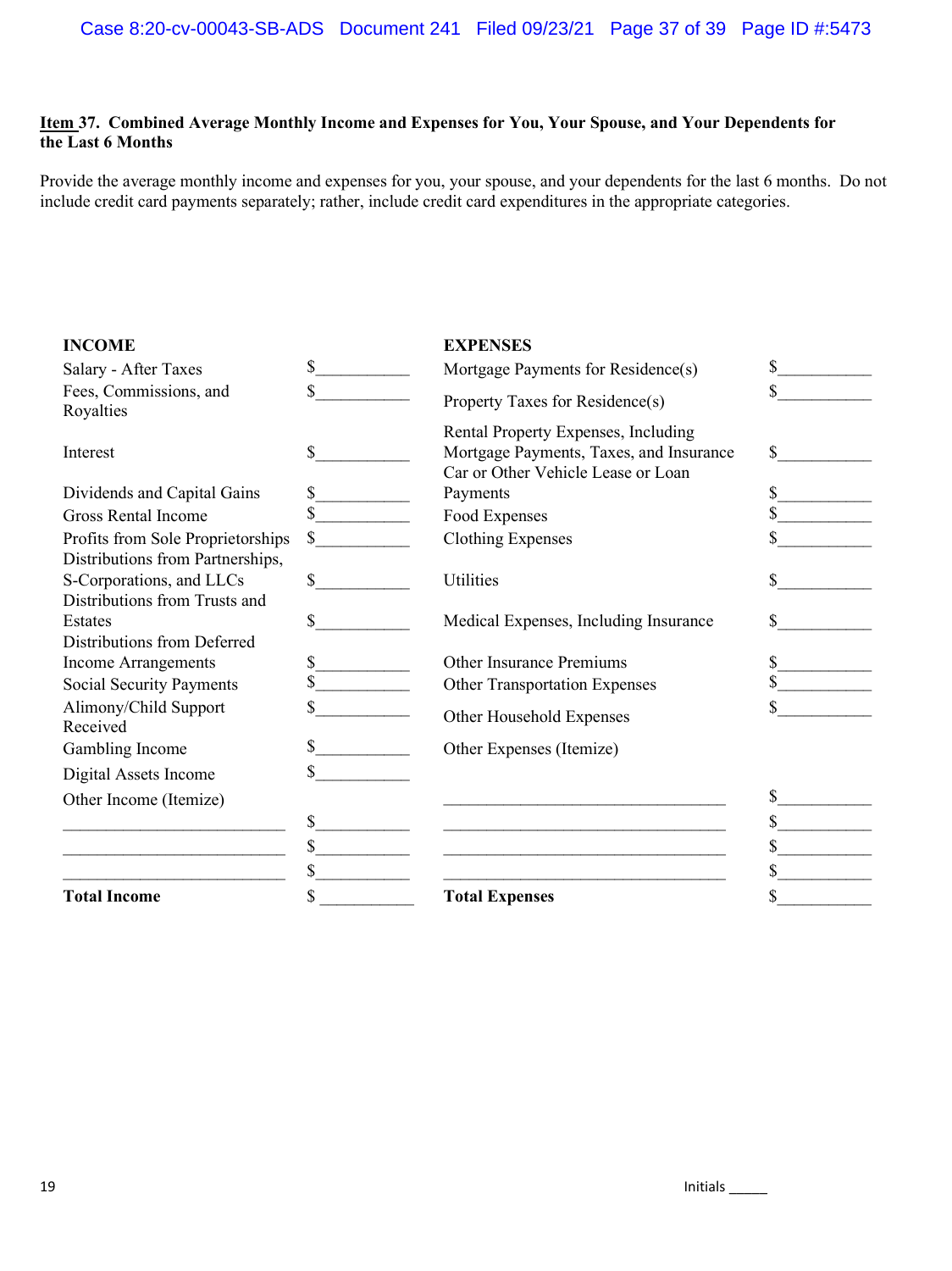#### **ATTACHMENTS**

#### **Item 38. Documents Attached to this Financial Disclosure Form**

Indicate whether the below documents are being submitted with the financial disclosure form.

| Item No. Document | Description of Document |
|-------------------|-------------------------|
| Relates To        |                         |

| Item 23.    | Digital Asset Account Statements and Tax Forms      | Yes/Not Applicable |
|-------------|-----------------------------------------------------|--------------------|
| Item 29.    | Tax Returns                                         | Yes/Not Applicable |
| Item 30.    | Applications of Credit                              | Yes/Not Applicable |
| Item $31$ . | Trusts and Escrows Documents                        | Yes/Not Applicable |
| Item 33.    | Reports of Foreign Bank & Financial Account Filings | Yes/Not Applicable |
| Item 35.    | Credit Report                                       | Yes/Not Applicable |

List any other documents and forms as well as the item number, in the financial form, the document relates to and a description of the document.

| Item No. Document<br>Relates To | Description of Document |
|---------------------------------|-------------------------|
|                                 |                         |
|                                 |                         |
|                                 |                         |
|                                 |                         |